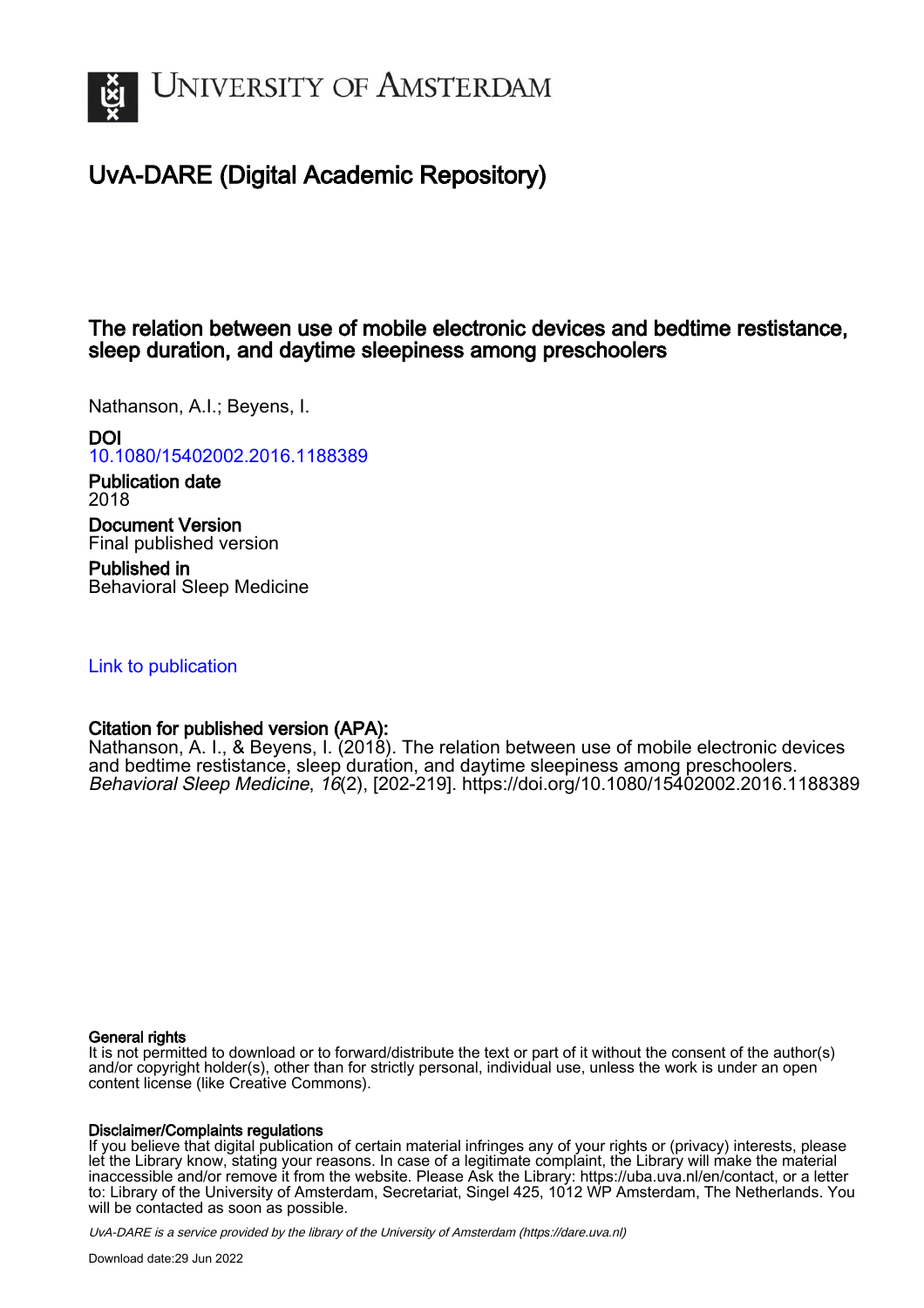

# The Relation Between Use of Mobile Electronic Devices and Bedtime Resistance, Sleep Duration, and Daytime Sleepiness Among Preschoolers

Amy I. Nathanson

School of Communication, The Ohio State University, Columbus, Ohio, USA

## Ine Beyens

Amsterdam School of Communication Research, University of Amsterdam, Amsterdam, The Netherlands

This study investigated the relation between preschoolers' mobile electronic device (MED) use and sleep disturbances. A national sample of 402 predominantly college-educated and Caucasian mothers of 3–5-year-olds completed a survey assessing their preschoolers' MED use, bedtime resistance, sleep duration, and daytime sleepiness. Heavier evening and daily tablet use (and to some extent, smartphone use) were related to sleep disturbances. Other forms of MED use were not consistently related to sleep disturbances. In addition, playing games on MEDs at bedtime was related to compromised sleep duration, although other forms of MED use at bedtime were not related to sleep outcomes. Although the relations between MED use and sleep disturbances were small in size, they were larger than the relations between sleep and other predictors in the models. Continued work should investigate how MED exposure is related to children's cognitive, psychological, emotional, and physiological development, particularly given the popularity and widespread use of these devices.

Children are increasingly consuming media via mobile electronic devices (MEDs), which allow them to watch television programs, read books, or play games in practically any physical space (Common Sense Media, [2013\)](#page-16-0). MEDs are unique compared to traditional toys or television because they offer a combination of features, such as interactivity, reactivity, and portability (Christakis, [2014](#page-16-0)), which can provide a compelling user experience. But what effects do MEDs have on children? Experts remain cautiously optimistic that MEDs could benefit children because the devices encourage interactivity and personal adaptability compared with television

Correspondence should be addressed to Amy I. Nathanson, School of Communication, The Ohio State University, Columbus, OH 43210. E-mail: [nathanson.7@osu.edu](mailto:nathanson.7@osu.edu)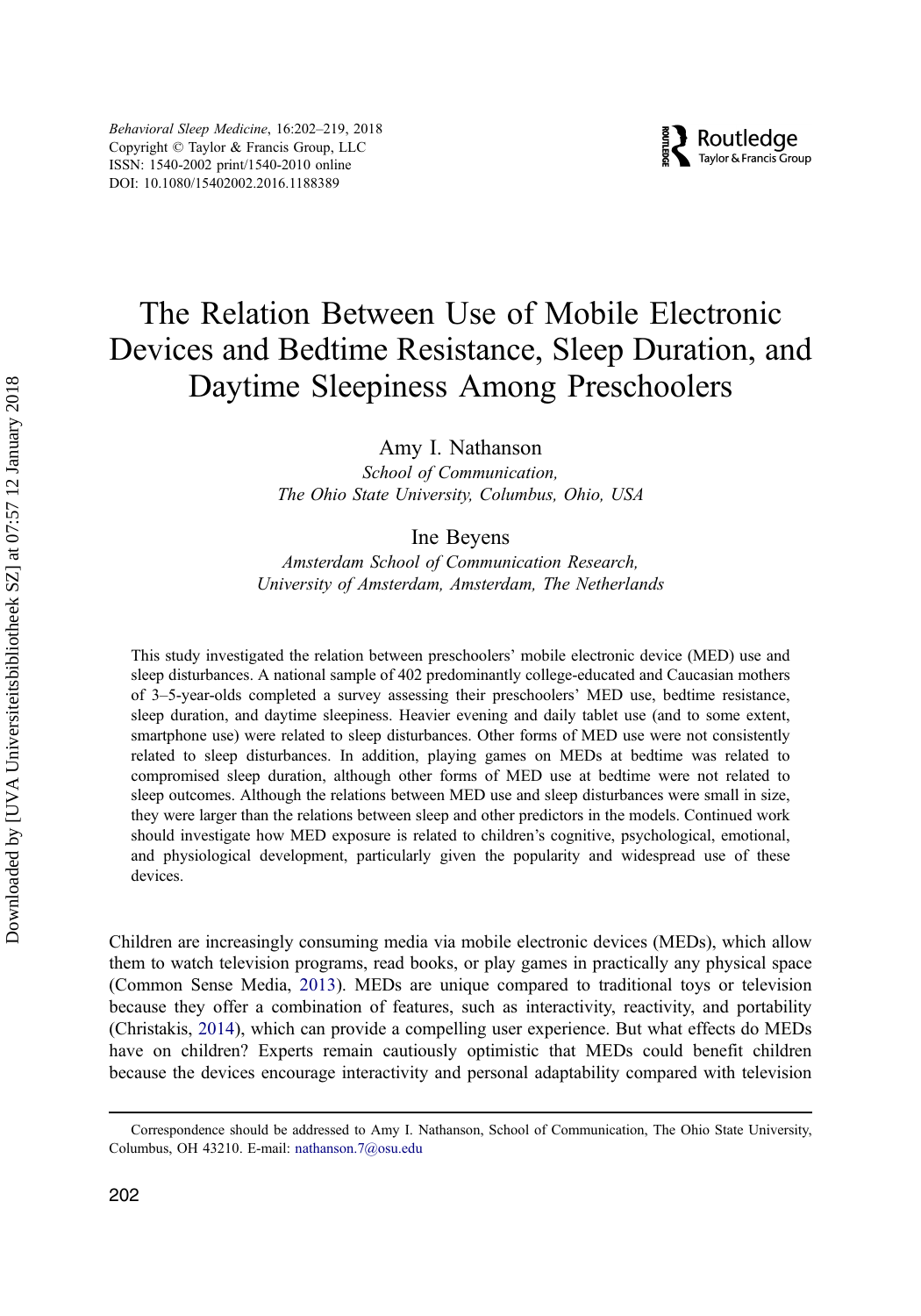viewing (Kirkorian & Pempek, [2013](#page-17-0)). However, MED exposure may have detrimental effects as well. In particular, MEDs emit short-wavelength blue light that may interfere with young children's sleep (Salti et al., [2006](#page-18-0)). The purpose of this study was to investigate this possibility and to examine whether MEDs pose a unique risk for disturbed sleep among preschoolers.

MEDs include a number of media devices, such as tablet computers, smartphones, laptop computers, handheld electronic game players, and iPods. Parents appear to find MEDs valuable, as evidenced by recent reports documenting children's access to and use of MEDs. For example, according to a national survey of parents of children ages 8 and younger, 40% of children have access to tablet devices, 63% have access to smartphones, and 75% of children have access to some MED (Common Sense Media, [2013\)](#page-16-0). In addition, children may model their parents' MED use since higher MED use among parents is related to higher MED use among children (Lauricella, Wartella, & Rideout, [2015\)](#page-17-0). According to Common Sense Media's [\(2013](#page-16-0)) report, children ages 0 to 8 spent an average of 15 min a day with MEDs, a threefold increase in time since 2011. In their study, although television was the preferred medium for delivering educational content, 38% of children often or sometimes viewed educational content via MEDs. Other popular activities performed on MEDs, as noted by Common Sense Media [\(2013](#page-16-0)), included playing games for fun, watching videos, and reading books.

At this time, little research has been conducted on the effects of MEDs on children. Regardless, debates over the benefits and harms of MEDs—especially tablets—for children have emerged in the popular media (e.g., Dobrow, [2014](#page-16-0), January 21) and scholarly writings (e.g., Christakis, [2014](#page-16-0)). Some consider tablet devices to be superior to television because they can be used interactively and adapted to the needs of the user, which could theoretically promote learning (Kirkorian & Pempek, [2013\)](#page-17-0). Some scholars have begun to rethink their position on media use among young children, seriously considering the possible benefits of interactive tablet devices for this population (Christakis, [2014\)](#page-16-0).

Although children enjoy using tablet devices (Couse  $\&$  Chen, [2010\)](#page-16-0), most research suggests that tablets do not offer a superior learning platform compared with books (Dundar & Akcayir, [2012\)](#page-16-0) and may detract from preschoolers' learning (Krcmar & Cingel, [2014](#page-17-0); Parish-Morris et al., [2013\)](#page-18-0). In a study of preschoolers, Krcmar and Cingel ([2014\)](#page-17-0) found that electronic versions of books prompted more conversations about electronic features than story content. However, Masataka ([2014\)](#page-17-0) showed that preschoolers who received intensive exposure to a digital version of a book learned more than children who received the same amount of exposure to a printed one.

Although the current debate surrounding MEDs' effects on children has centered on its educational potential, MED use may have other consequences for children. In particular, since there is evidence that screen time disrupts children's sleep (Cain & Gradisar, [2010;](#page-16-0) Hale & Guan, [2015\)](#page-17-0), MEDs may disturb sleep as well. Prior work has found that exposure to televisions, computers, and mobile phones is related to poor sleep quality among both preschool-aged and school-aged children as well as adolescents (Arora, Broglia, Thomas, & Taheri, [2014;](#page-16-0) Garmy, Nyberg, & Jakobsson, [2012;](#page-16-0) Garrison, Liekweg, & Christakis, [2011](#page-16-0); Hale & Guan, [2015;](#page-17-0) Polos et al., [2015](#page-18-0)), especially when exposure occurs in the evening (Garrison et al., [2011\)](#page-16-0). Most of the work on screens and sleep has been conducted among adolescents and adults (Fossum, Nordnes, Storemark, Bjorvatn, & Pallesen, [2014;](#page-16-0) Kubiszewski, Fontaine, Rusch, & Hazouard, [2014;](#page-17-0) Nuutinen et al., [2014](#page-18-0); Pieters et al., [2014;](#page-18-0) Van den Bulck, [2004](#page-18-0)); however,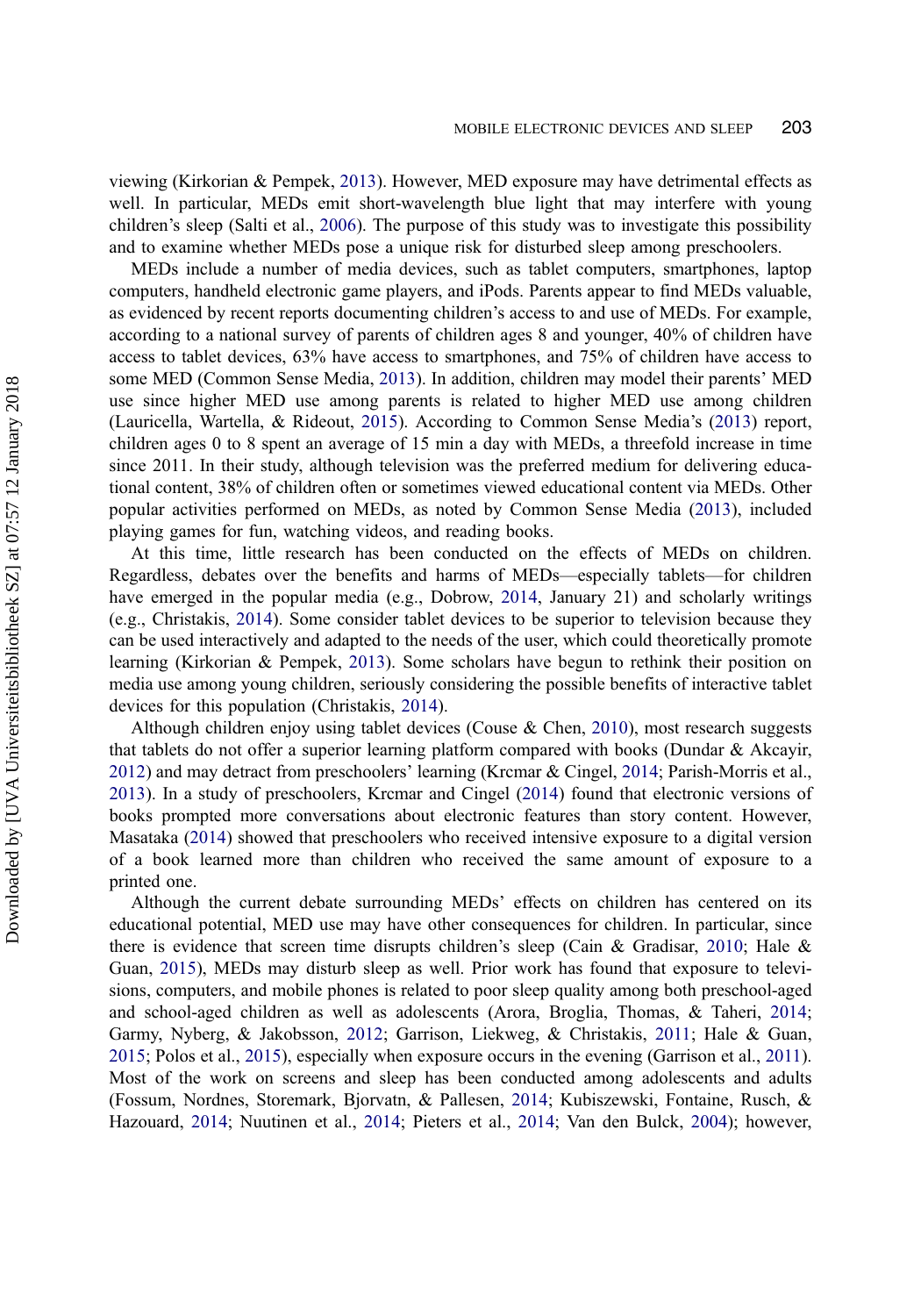there is evidence that the relation between media exposure and sleep exists among younger children as well (Garmy et al., [2012;](#page-16-0) Marinelli et al., [2014](#page-17-0)).

There are several reasons why MED use could affect sleep. Self-luminous, electronic screens, such as televisions, computers, and MEDs, emit short-wavelength, or blue, light that is known to suppress the brain's melatonin secretion among both adults (Wood, Rea, Plitnick, & Figueiro, [2013\)](#page-18-0) and children (Salti et al., [2006](#page-18-0)). The release of melatonin occurs in the evening, in response to decreased or dim light exposure, and helps prepare the body for sleep (LeBourgeois et al., [2013\)](#page-17-0). Consequently, it is not surprising that Chellappa et al. [\(2013](#page-16-0)) found that evening exposure to blue light was related to poorer-quality sleep. Moreover, blocking blue light from a computer screen via special glasses can reduce melatonin secretion suppression and otherwise increase the potential for better sleep among adolescents (van der Lely et al., [2015](#page-18-0)). Ocular light exposure plays a critical role, as extraocular light exposure (e.g., behind the knees) does not suppress nocturnal melatonin secretion in humans (Hebert, Martin, & Eastman, [1999](#page-17-0)). As a result, bright-light displays from MEDs are important to consider as potential disruptions to children's sleep quality since light is absorbed through the eyes. Moreover, children may be especially vulnerable to the effects of evening light because of their larger pupil size (Higuchi, Nagafuchi, Lee, & Harada, [2014\)](#page-17-0).

In addition, MEDs provide opportunities to engage in arousing activities, such as playing games and sending and receiving text messages. When these activities occur at bedtime, the increased arousal could harm children's transition to sleep (Cain & Gradisar, [2010](#page-16-0); Hale & Guan, [2015](#page-17-0)). A few studies have found that adolescents who send and receive texts, or engage in media multitasking, at bedtime sleep fewer hours than other adolescents (Munezawa et al., [2011;](#page-17-0) Van den Bulck, [2007\)](#page-18-0). With a sample of adults, Higuchi, Motohashi, and Maeda ([2005\)](#page-17-0) found that playing computer games uniquely interfered with sleep compared with other computerbased activities. As a result, MEDs may provide a variety of arousing activities that, when consumed at bedtime, could delay sleep onset.

Although nonmobile media (i.e., televisions, desktop computers) also emit blue light and can transfer arousing material, MEDs may pose a unique threat to children's sleep. First, their portability means that MEDs may be used in conjunction with bedtime routines in a child's bedroom. Increasingly, parents are using MEDs to read stories to their children (Common Sense Media, [2013\)](#page-16-0). Moreover, parents may try to entice their children into bed by engaging in other activities available via MEDs, such as playing music or games. As a result, children may receive a dose of short-wavelength light immediately before going to bed. Overall, the portability and versatility of MEDs may promote increased use among children, especially during time periods where blue-light exposure may be detrimental to sleep. In this way, evening MED use might be distinctly related to children's sleep disturbances, above and beyond the influence of television viewing.

Second, MEDs are held close to the face, which theoretically could exacerbate the effects of short-wavelength light exposure (Calamaro, Mason, & Ratcliffe, [2009](#page-16-0)). Televisions are viewed at a distance, thereby allowing blue light intensity from the source to the viewer to decay (Calamaro et al., [2009\)](#page-16-0). However, the opposite situation occurs when children use MEDs. These devices are held just inches from the face, which may allow children to absorb more concentrated levels of blue light. In fact, Figueiro, Wood, Plitnick, and Rea ([2013\)](#page-16-0) found that light from television was not strong enough to suppress melatonin among adults. In addition, a recent metaanalysis showed that computer and mobile phone use were related to adolescents' disrupted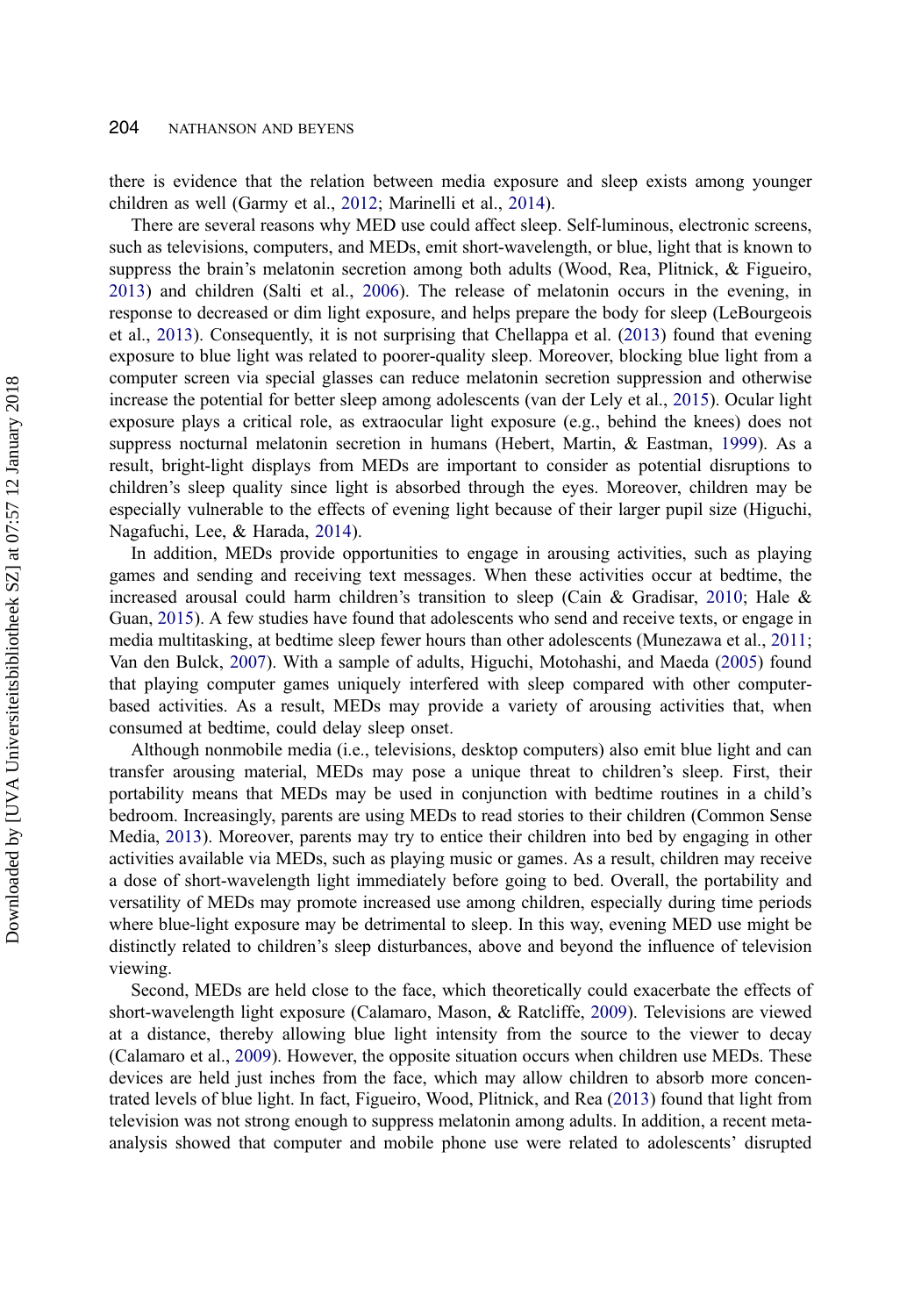sleep but television viewing was not (Bartel, Gradisar, & Williamson, [2015\)](#page-16-0). Other research has found that the intensity of light exposure affects the degree of disruption to circadian rhythms (McIntyre, Norman, Burrows, & Armstrong, [1989\)](#page-17-0). From this perspective, MED exposure could bear a stronger relation with children's sleep compared with nonmobile media use.

Our study offers a first look at the relations between MED exposure, television exposure, and sleep disturbances among preschoolers. Understandably, due to MEDs' relatively recent widespread adoption, a very small percentage of the research to date has examined MED use, with no studies examining preschoolers' MED use and sleep. Given the importance of sleep to children's development, and the rapid adoption and use of MEDs among both parents and children, we investigated whether MED use was related to preschoolers' bedtime resistance, sleep duration, and daytime sleepiness. As Hale and Guan ([2015](#page-17-0)) noted, due to rapidly evolving screen media, it is important to consistently monitor whether and how various types of screen technologies affect sleep. Moreover, very little research has examined how screen time is related to sleep among preschoolers.

Although we focused on MEDs due to their novelty, we aimed to understand whether MEDs are uniquely related to sleep, above and beyond television exposure. Given the plethora of MEDs available, we examined multiple forms of MED use, including use of tablets, smartphones, video iPods, game players, and laptop computers. We also used a multidimensional conceptualization of sleep disturbances and focused on indicators of sleep disturbances prior to sleep time (i.e., bedtime resistance), during sleep (i.e., duration of nighttime sleep), and after sleep (i.e., daytime sleepiness). We expected that preschoolers' overall MED use will be related to greater bedtime resistance (H1a), compromised sleep duration (H1b), and more daytime sleepiness (H1c), even after accounting for preschoolers' television exposure time.

In addition to examining overall MED use, we explored how MED use *in the evening* would be related to preschoolers' sleep disturbances. Melatonin is released in the brain at nighttime in order to prepare the body for sleep; as a result, evening MED use may be particularly disruptive to sleep. We predicted that preschoolers' use of MEDs in the evening will be related to more bedtime resistance (H2a), compromised sleep duration (H2b), and more daytime sleepiness (H2c), after controlling for preschoolers' evening television exposure.

Finally, we investigated whether engaging in certain types of activities via MEDs is better or worse for children's sleep. We asked whether game playing, reading, or watching television programs on MEDs at around bedtime was uniquely related to preschoolers' sleep disturbances, above and beyond the influence of preschoolers' evening television exposure (RQ). [Figure 1](#page-5-0) presents a conceptual diagram of the hypothesized relationships.

#### METHODS

#### Participants and Procedures

A national sample of 402 mothers of 3-, 4-, and 5-year old children in the United States was gathered for this research using a national panel company. Respondents were required to meet several eligibility criteria, which included being the mother of a 3–5-year-old child who was not born prematurely, weighed at least 5 pounds at birth, who has not been diagnosed with a serious congenital anomaly or significant birth defect, and who did not experience any major trauma during delivery.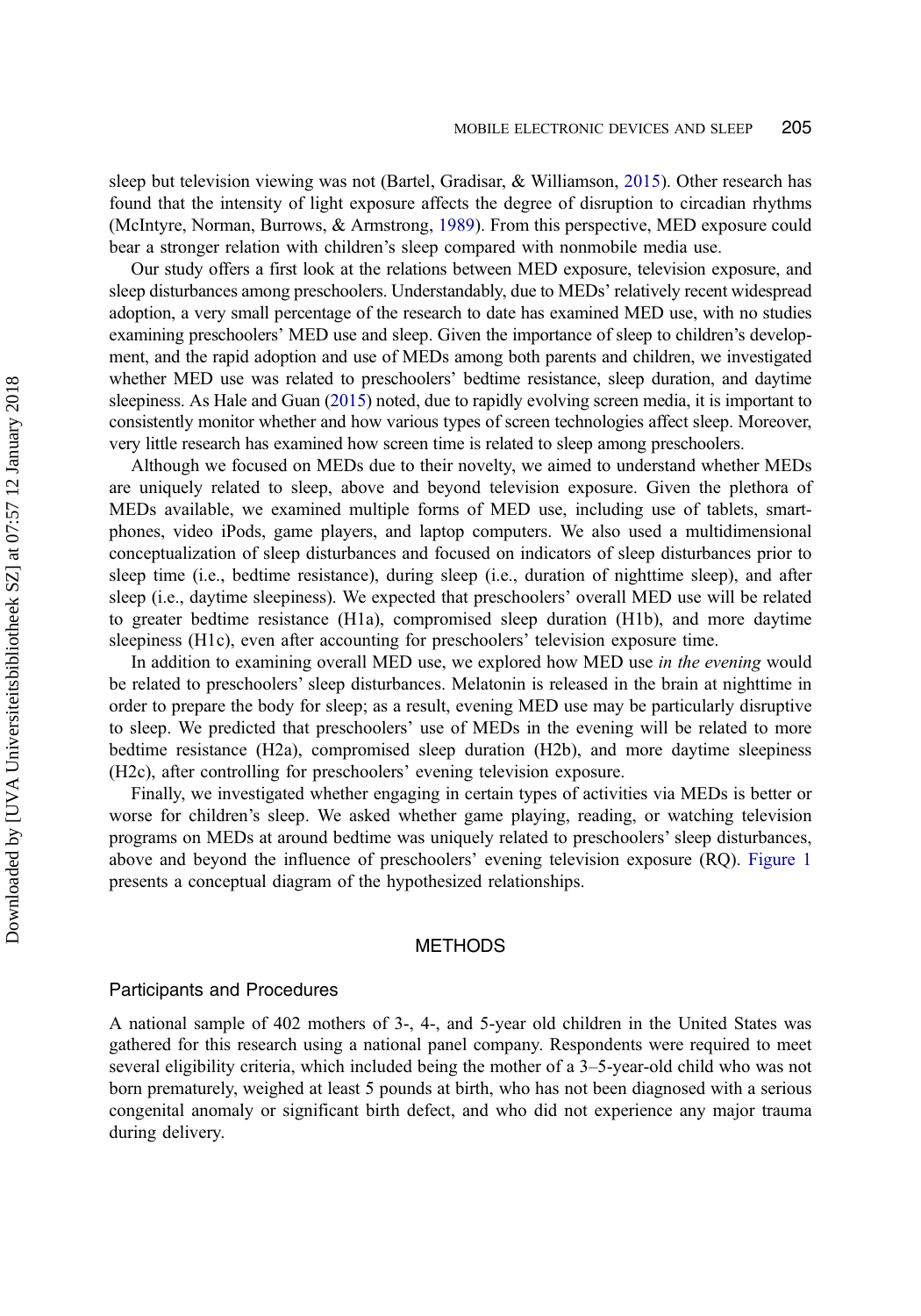<span id="page-5-0"></span>

FIGURE 1 Conceptual diagram of the hypothesized relationships.

On average, the participating mothers were 34.5 years old  $(SD = 8.7)$  and married or cohabitating (80%). Eighty percent reported their ethnicity as Caucasian, followed by African American (7%), Hispanic (6%), Asian or Pacific Islander (4%), multiracial (2%), and Native American (0.5%). Based on a recent report of the population characteristics of families with children under the age of 18 (U.S. Department of Health and Human Services, [2014\)](#page-18-0), this suggests that our sample was overrepresented by Caucasians and underrepresented by African Americans and Hispanics. Slightly more mothers reported on male children (52%) than female children (48%). More information on the demographic characteristics of the sample is reported in the section on covariates.

Participants completed a 20-min online survey. They were instructed to complete the questions with their 3–5-year-old child in mind. If participants had more than one 3–5-year old child, they were instructed to select one of their children and to respond consistently with this child in mind.

### Measures

## Children's overall MED use

With separate questions for each medium, parents reported how many hours their child uses a tablet, a smartphone, a video iPod, a handheld game player, and a laptop computer on a typical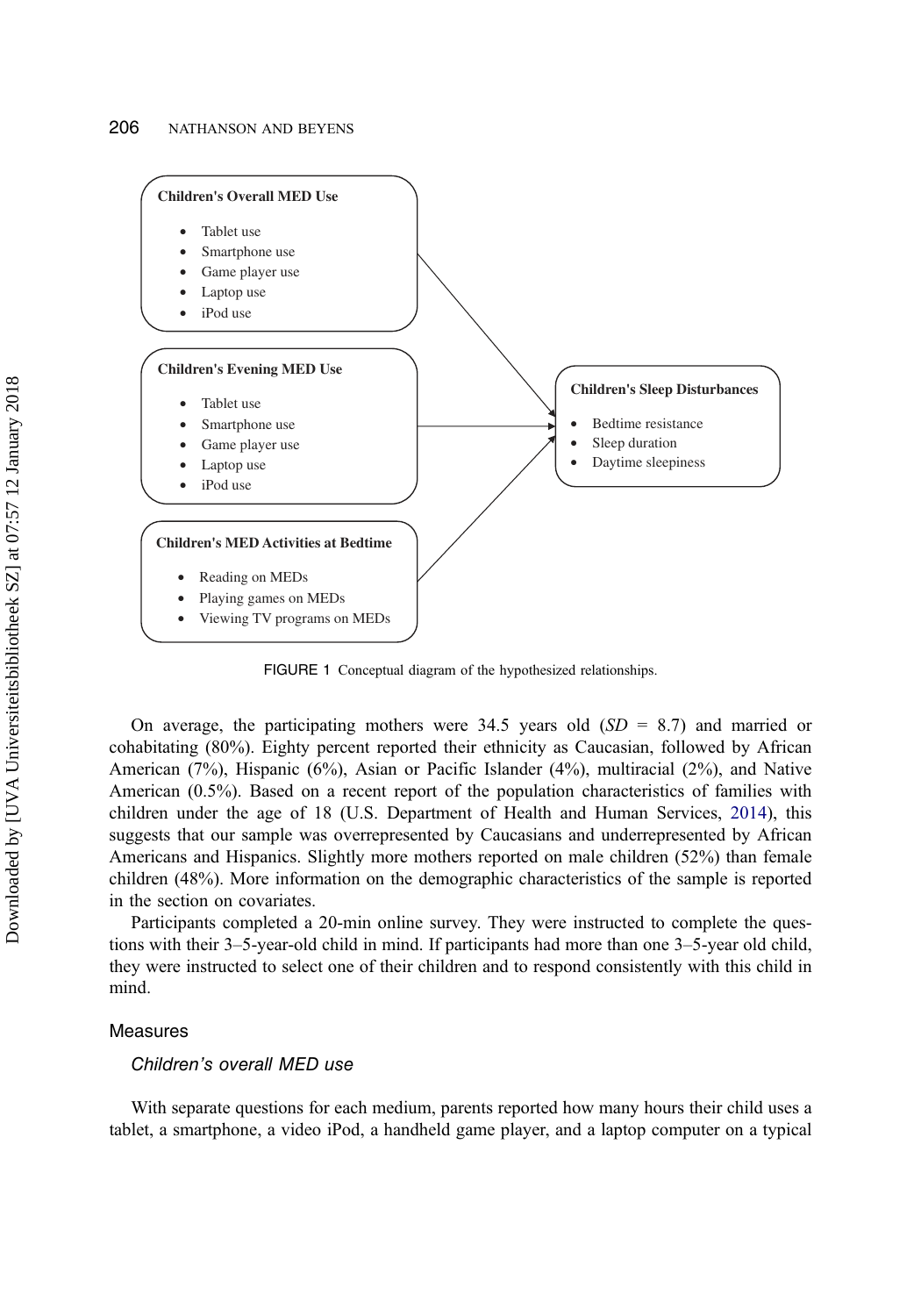weekday and on a typical weekend day during three time periods: morning (defined as "from the time the child awakens until lunch time"), afternoon (defined as "between lunch and dinner time"), and evening (defined as "between dinner and bedtime"). Participants were provided with a list of twelve 30-min increments of time (e.g., "not at all," "1.5 hours," "3 hours," "more than 5 hours"). Consequently, parents responded to a total of six media use questions for each medium (e.g., average weekday tablet use in the morning, afternoon, and evening and average weekend tablet use in the morning, afternoon, and evening).

For each MED, we translated the responses into minutes (e.g., "not at all" was translated into 0, "1.5 hours" was translated into 90) and summed across the responses from each day part to calculate a total exposure time score, in minutes, for weekdays and weekends. For each MED, we then multiplied the sum for the weekday use by 5 and the sum for the weekend use by 2. These two products were then summed and divided by 7 to produce average daily use, in minutes, for each MED ( $M = 84.15$ ,  $SD = 126.69$  for average daily tablet use,  $M = 24.56$ ,  $SD =$ 66.48 for average daily smartphone use,  $M = 35.34$ ,  $SD = 83.61$  for average daily game player use,  $M = 30.31$ ,  $SD = 79.70$  for average daily laptop use,  $M = 10.45$ ,  $SD = 47.02$  for average daily iPod use). For each MED, average daily use in minutes was converted into average daily use in hours to be included in the regression models. This approach to assessing and calculating children's media use from parent reports has been used in prior work (e.g., Cespedes et al., [2014\)](#page-16-0). Daily exposure estimates were deemed desirable to account for fluctuations that occur during the week and so that average exposure could be compared with average sleep disturbances.

#### Children's evening MED use

Average evening MED use was calculated in the same manner as overall MED use by relying on respondents' reports of their child's weekday and weekend evening exposure ( $M = 23.46$ ,  $SD = 39.78$  for average evening tablet use,  $M = 7.10$ ,  $SD = 22.59$  for average evening smartphone use,  $M = 8.88$ ,  $SD = 23.43$  for average evening game player use,  $M = 7.53$ ,  $SD =$ 21.92 for average evening laptop use,  $M = 2.74$ ,  $SD = 13.32$  for average evening iPod use). For each MED, average evening use in minutes was converted into average evening use in hours to be included in the regression models.

#### Children's total television viewing

Parents reported how many hours their child watches television during the morning, afternoon, and evening on a typical weekday and on a typical weekend day. We calculated daily television time in the same manner as overall MED use  $(M = 228.15, SD = 158.42)$ . The television viewing estimate, in minutes, was converted into hours to be included in the regression models.

#### Children's evening television viewing

We calculated measures of average daily evening television viewing in the same manner that we arrived at estimates for evening MED use ( $M = 76.77$ ,  $SD = 63.15$ ). The evening television viewing estimate, in minutes, was converted into hours to be included in the regression models.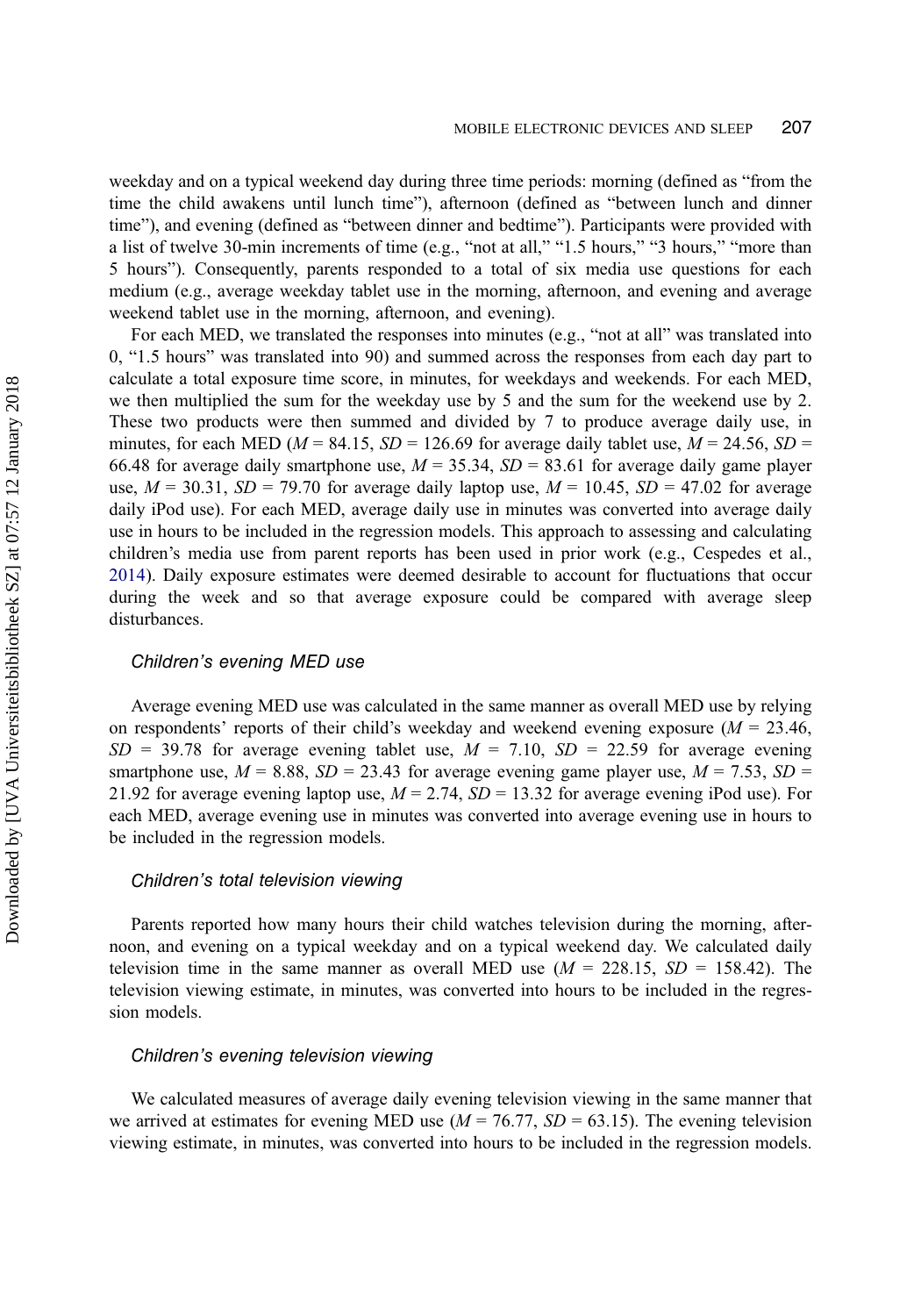#### Children's MED activities at bedtime

Parents were asked to "think about the time right around your 3-5-year-old child's bedtime" and then to report, for each MED, (a) how often they read stories to their child on a tablet, smartphone, video iPod or laptop computer at around the child's bedtime (4 questions), (b) how often their child plays games on a tablet, smartphone, video iPod, handheld game player or laptop computer at around the child's bedtime (5 questions), and (c) how often their child watches TV shows or movies on a tablet, smartphone, video iPod or laptop computer at around the child's bedtime (4 questions). Response options ranged from 0 days per week (1) to 7 days per week (8). We calculated the average number of days per week engaged in these activities by averaging across reports of use on each MED ( $M = 1.28$ ,  $SD = .69$  for reading on MEDs,  $M =$ 1.38,  $SD = .70$  for game playing on MEDs,  $M = 1.32$ ,  $SD = .65$  for watching television programs on MEDs).

#### Children's sleep disturbances

The bedtime resistance, sleep duration, and daytime sleepiness subscales of the Children's Sleep Habits Questionnaire (CSHQ; Owens, Spirito, McGuinn, [2000\)](#page-18-0) were used to assess sleep disturbances. Parents rated the frequency of children's sleep behaviors on a 3-point scale including *rarely* (0 to 1 time per week), *sometimes* (2 to 4 times per week), and *usually* (5 to 7 times per week). Responses to the questions for each subscale were summed to create a scale for bedtime resistance  $(M = 9.21, SD = 3.02, \alpha = .78)$ , sleep duration  $(M = 4.15, SD = 1.45, \alpha = .78)$ .74) and daytime sleepiness ( $M = 11.33$ ,  $SD = 2.58$ ,  $\alpha = .68$ ). Higher scores were indicative of greater bedtime resistance, compromised sleep duration, and more daytime sleepiness, respectively.

#### Covariates

In our analyses, we controlled for the age of the child, the number of days the child attends preschool, the mother's education, the mother's income, and the mother's employment status. Parents indicated the child's age by checking one of three boxes that included "3 years old" (coded as 1), "4 years old" (coded as 2), and "5 years old" (coded as 3). On average, parents indicated that their child was 4 years old,  $M = 2.00$ ,  $SD = .80$ . Parents reported the number of days per week their child attends preschool or goes to a childcare provider by checking one of eight boxes ranging from "0 days per week" (coded as 0) to "7 days per week" (coded as 7). On average, children attended preschool or went to a childcare provider two days per week,  $M =$ 2.59,  $SD = 2.22$ . Parents also reported how much education they have received by indicating the highest level of education they have completed, ranging from "less than high school" (coded as 1) to "graduate degree" (coded as 6). On average, parents had received some college education,  $M = 3.50$ ,  $SD = 1.28$ . Parents reported whether they were working outside of the home by indicating "yes" (coded as 1, 43.3% of parents) or "no" (coded as 2, 56.7% of parents), indicating that our sample was overrepresented by stay-at-home mothers since about 64% of mothers of children under the age of 6 in the United States work outside of the home (Bureau of Labor Statistics, [2015\)](#page-16-0). Parents also reported their annual household income by checking one of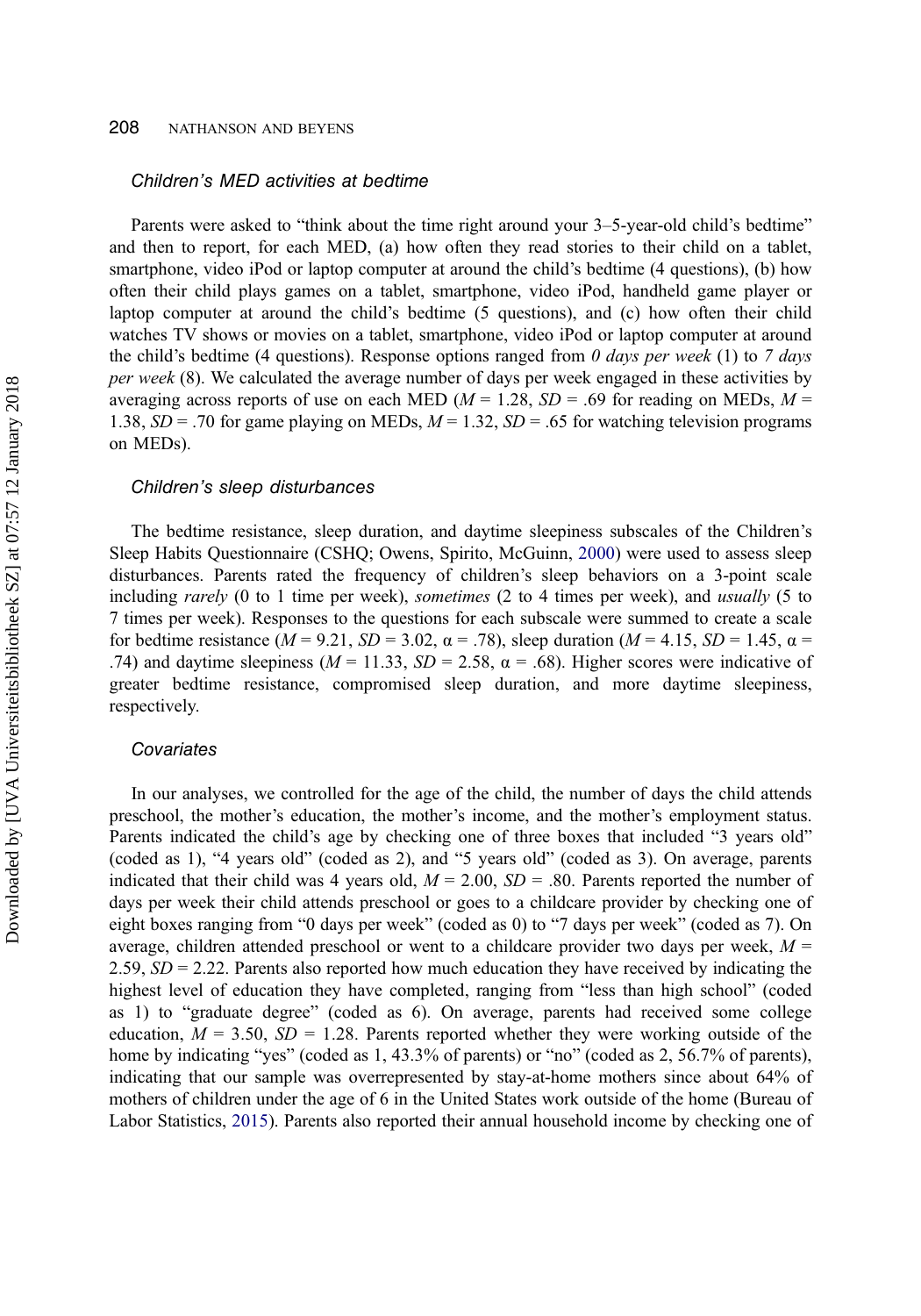<span id="page-8-0"></span>eight boxes ranging from "less than \$10,000" (coded as 1) to "\$200,000 or more" (coded as 8). Average annual household income ranged between \$25,000 and \$49,999,  $M = 4.26$ ,  $SD = 1.39$ .

#### Data Analysis

We used multiple regression analysis to analyze the data. For each analysis, we entered the child's age, frequency of attending childcare, the mother's education level, the mother's employment status, and household income into the first block of the equation, as these variables are typically related to children's sleep disturbances, media exposure, or both (Magee, Lee, & Vella, [2014;](#page-17-0) Marinelli et al., [2014](#page-17-0)).

We conducted separate analyses to test whether overall MED use or MED use in the evening is problematic for sleep, with each analysis controlling for TV viewing either overall or in the evening in the second block of the regression equation, and entering either overall MED use or evening MED use for each MED separately in the third block of the equation. Overall MED use and evening MED use were included in the regression models as average daily use in hours.

Finally, we examined the relation between children's sleep disturbances and evening reading on MEDs, evening game playing on MEDs, and evening television program viewing via MEDs. Evening MED activities were included in the regression models as average weekly use in number of days.

The descriptive statistics of all measures included in the study are displayed in Table 1. No respondents had missing data for the variables included in the model. The absence of missing data could have been because the online survey notified respondents when they skipped questions and asked them whether they wished to continue without answering or not.

#### RESULTS

#### Children's Overall MED Use and Sleep Disturbances

We found evidence that, even with television viewing controlled, MED use was related to sleep disturbances among preschoolers (Table 2). First, we found that the block of MED use explained a significant 4% of additional variance in bedtime resistance beyond the block of control variables and the block of television viewing. Individually, tablet use was significantly related to bedtime resistance ( $\beta = .17$ ,  $p < .01$ ), indicating that more tablet use was related to greater bedtime resistance. For each standard deviation increase in tablet use, there was a .17 standard deviation increase in bedtime resistance. Smartphone use was marginally significantly related to bedtime resistance ( $\beta = .09$ ,  $p < .10$ ), indicating that for each standard deviation increase in smartphone use, there was a .09 standard deviation increase in bedtime resistance. Children's game player use, laptop use, and iPod use were not significantly related to bedtime resistance.

Second, we found that children's tablet use was significantly related to sleep duration ( $\beta$  =  $.13, p \leq .01$ , such that more tablet use was related to compromised sleep duration. For each standard deviation increase in tablet use, there was a .13 standard deviation increase in compromised sleep duration. Children's smartphone use, game player use, laptop use, and iPod use were not significantly related to sleep duration.

Third, we found that children's tablet use ( $\beta = .09$ ,  $p < .10$ ) was marginally significantly related to daytime sleepiness, indicating that more tablet use was related to more daytime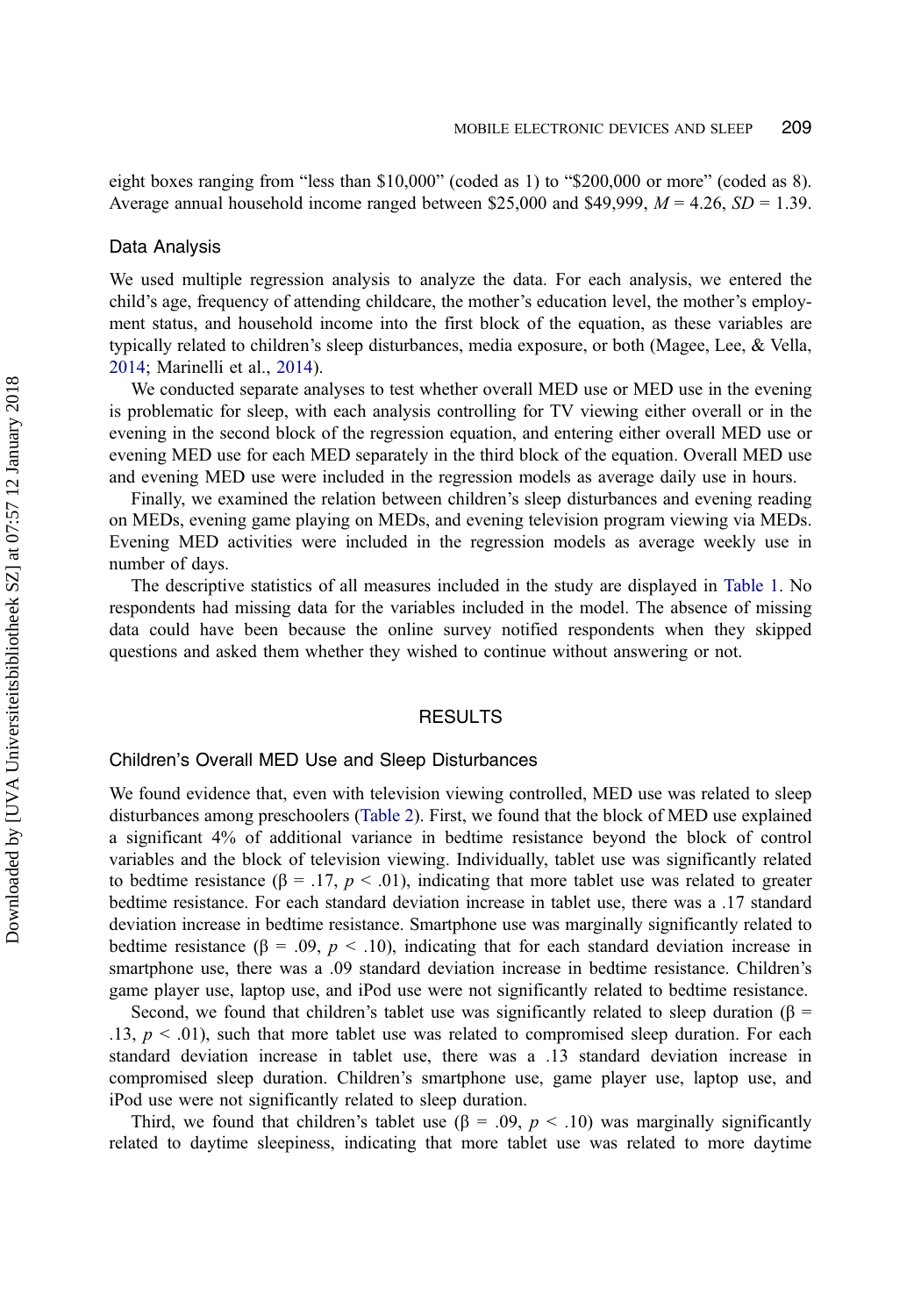|                                                               | $\boldsymbol{M}$ | SD     | Observed range | $\alpha$ |
|---------------------------------------------------------------|------------------|--------|----------------|----------|
| Mother's education                                            | 3.50             | 1.28   | $1 - 6$        |          |
| Household income                                              | 4.26             | 1.39   | $1 - 8$        |          |
| Child's age                                                   | $\overline{2}$   | .80    | $1 - 3$        |          |
| Childcare attendance (days/week)                              | 2.59             | 2.22   | $0 - 7$        |          |
| TV viewing (minutes/day)                                      | 228.15           | 158.42 | $0 - 990$      |          |
| Evening TV viewing (minutes/day)                              | 76.77            | 63.15  | $0 - 330$      |          |
| Tablet use (minutes/day)                                      | 84.15            | 126.69 | $0 - 754.29$   |          |
| Evening tablet use (minutes/day)                              | 23.46            | 39.78  | $0 - 287.14$   |          |
| Smartphone use (minutes/day)                                  | 24.56            | 66.48  | $0 - 805.71$   |          |
| Evening smartphone use (minutes/day)                          | 7.10             | 22.59  | $0 - 278.57$   |          |
| Game player use (minutes/day)                                 | 35.34            | 83.61  | $0 - 647.14$   |          |
| Evening game player use (minutes/day)                         | 8.88             | 23.43  | $0 - 180$      |          |
| Laptop use (minutes/day)                                      | 30.31            | 79.70  | $0 - 672.86$   |          |
| Evening laptop use (minutes/day)                              | 7.53             | 21.92  | $0 - 137.14$   |          |
| iPod use (minutes/day)                                        | 10.45            | 47.02  | $0 - 540$      |          |
| Evening iPod use (minutes/day)                                | 2.74             | 13.32  | $0 - 158.57$   |          |
| Reading on MEDs at bedtime (days/week)                        | 1.28             | .69    | $1 - 8$        |          |
| Playing games on MEDs at bedtime (days/week)                  | 1.38             | .70    | $1 - 6.60$     |          |
| Viewing television programs on MEDs at bedtime<br>(days/week) | 1.32             | .65    | $1 - 8$        |          |
| Bedtime resistance                                            | 9.21             | 3.02   | $6 - 18$       | .78      |
| Sleep duration                                                | 4.15             | 1.45   | $3 - 9$        | .74      |
| Daytime sleepiness                                            | 11.33            | 2.58   | $8 - 23$       | .68      |

TABLE 1 Descriptive Statistics of All Measures

Note. Categories for mother's education were "less than high school"; "high school or GED"; "some college"; "college degree"; "some graduate school"; and "graduate degree" (coded as 1–6, respectively). Categories of household income were "less than \$10,000"; "\$10,000 to \$14,999"; "\$15,000 to \$24,999"; "\$25,000 to \$49,999"; "\$50,000 to \$99,999"; "\$100,000 to \$149,999"; "\$150,000 to \$199,999"; and "\$200,000 or more" (coded as 1–8, respectively). Categories for child age were "3 years old"; "4 years old"; and "5 years old" (coded as 1–3, respectively).

sleepiness. For each standard deviation increase in tablet use, there was a .09 standard deviation increase in daytime sleepiness. Children's smartphone use, game player use, laptop use, and iPod use were not significantly related to daytime sleepiness.

For children's tablet use, H1 was supported for bedtime resistance (H1a) and sleep duration (H1b), and weakly supported for daytime sleepiness (H1c). For children's smartphone use, H1 was weakly supported for bedtime resistance (H1a), but not supported for sleep duration (H1b) or daytime sleepiness (H1c). For children's game player use, laptop use, and iPod use, H1 was not supported.

#### Children's Evening MED Use and Sleep Disturbances

We found evidence that, with evening television viewing controlled, evening MED use was related to sleep disturbances among preschoolers ([Table 2\)](#page-8-0). First, we found that the block of evening MED use explained a significant 5% of additional variance in bedtime resistance beyond the block of control variables and the block of evening television viewing.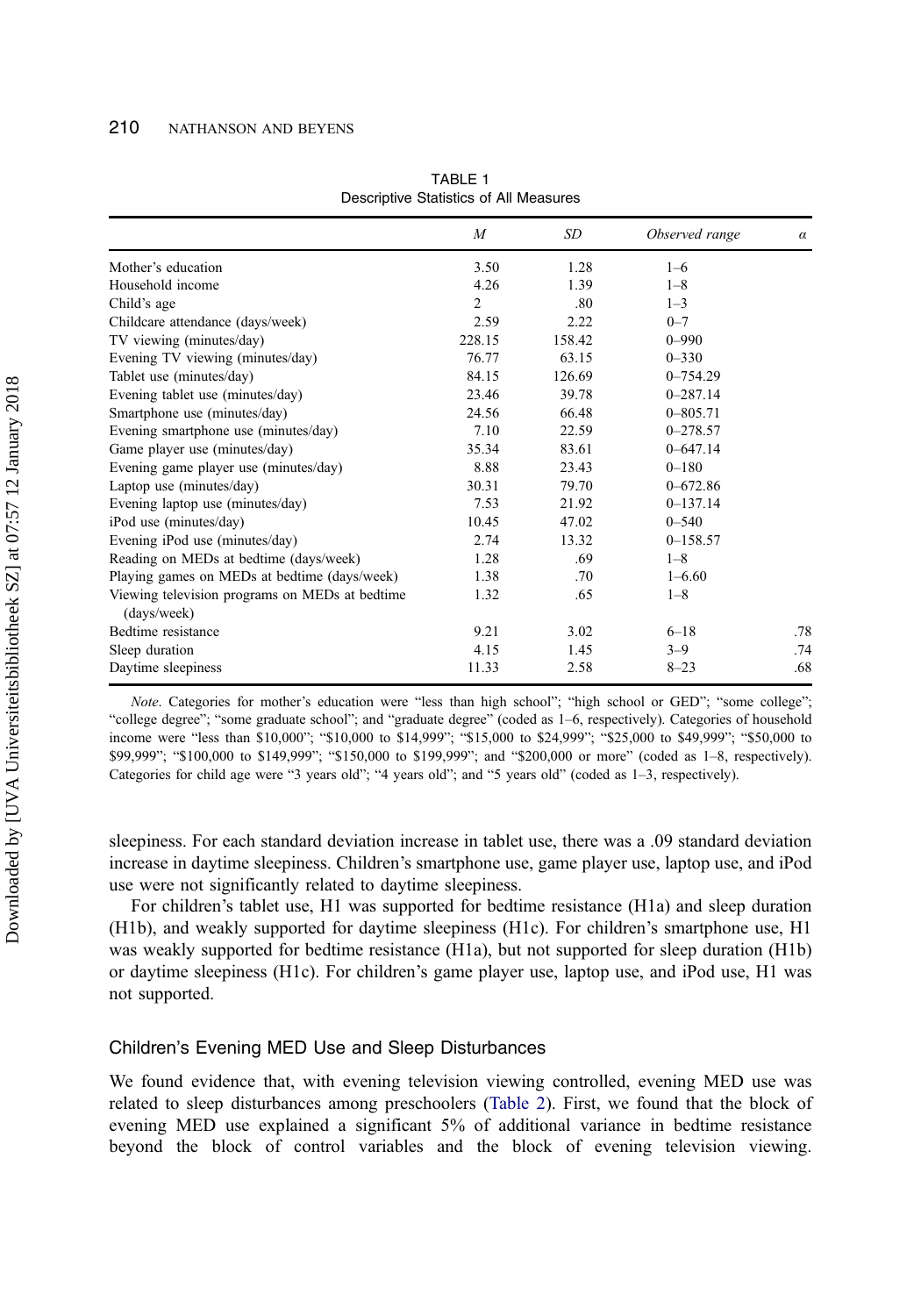| $\zeta$<br>l<br>١ |
|-------------------|
|                   |
| I                 |
| I                 |
| くさししく<br>ï        |
|                   |
|                   |
|                   |
|                   |
| ١                 |
|                   |
|                   |
|                   |
|                   |
|                   |
|                   |
|                   |
| $\frac{1}{2}$     |
|                   |
| $\overline{1}$    |
| j                 |
|                   |
|                   |
|                   |
|                   |
|                   |
| I.                |
|                   |
|                   |
|                   |
|                   |
|                   |
|                   |
| $-22$             |
|                   |
| ĺ<br>Í            |

|                                                                                                                              |                                                        | Overall MED Use                         |                                                       |                         |                                          | Evening MED Use                               |                                                        |
|------------------------------------------------------------------------------------------------------------------------------|--------------------------------------------------------|-----------------------------------------|-------------------------------------------------------|-------------------------|------------------------------------------|-----------------------------------------------|--------------------------------------------------------|
|                                                                                                                              | Bedtime resistance                                     | Sleep duration                          | Daytime sleepiness                                    |                         | Bedtime resistance                       | Sleep duration                                | Daytime sleepiness                                     |
|                                                                                                                              | $\mathscr{E}$<br>SE<br>$\boldsymbol{B}$                | B<br>SE<br>B                            | $\mathscr{B}$<br>SE <sub></sub><br>B                  |                         | $\mathscr{E}$<br>SE<br>B                 | $\mathscr{B}$<br>SE<br>B                      | $\mathscr{E}$<br>SE <sub></sub><br>B                   |
| Step 1                                                                                                                       |                                                        |                                         |                                                       | Step 1                  |                                          |                                               |                                                        |
|                                                                                                                              |                                                        | $\frac{6}{5}$<br>S                      | $-0.0$                                                | Mother's education      | $-0.4$<br>$-08$                          | $\overline{0}$<br>$\frac{6}{5}$<br>S          | $-0.4$<br>$-0.8$                                       |
|                                                                                                                              | 33                                                     | $\mathbf{S}$<br>.16<br>ā                | $-.15**$<br>27<br>$-77$                               | Mother's employment     | $\circ$<br>$\frac{6}{1}$                 | $\circ$<br>.16<br>ē                           | $-14**$<br>27<br>$-73$                                 |
|                                                                                                                              | $-0.4$<br>$\overline{12}$<br>$60 - 08$                 | $-02$<br>06<br>$-02$                    | $-0.2$<br>$\overline{10}$<br>$-0.4$                   | Household income        | $-0.5$<br>$\overline{12}$<br>$-10$       | $-0.3$<br>.06<br>$-03$                        | $-02$<br>$\overline{10}$<br>$-0.5$                     |
|                                                                                                                              | $-.16**$<br>$\overline{.}$<br>$-.62$                   | $-06$<br>$\overline{0}$<br>$-10$        | $\overline{0}$<br>$\overline{.16}$<br>$\overline{11}$ | Child's age             | $-17**$<br>$\ddot{.}$<br>$-65$           | $-06$<br>$\overline{0}$<br>$-10$              | $\widetilde{q}$<br>$\overline{.16}$<br>$\overline{13}$ |
|                                                                                                                              | $\widetilde{q}$<br>$\overline{0}$ .<br>$\widetilde{S}$ | Ś<br>$\overline{6}$<br>$\mathcal{S}$    | $.22***$<br>$\overline{0}$<br>25                      | Childcare attendance    | $\approx$<br>$\overline{0}$<br>$\approx$ | $\overline{0}$<br>$\overline{6}$<br>$\approx$ | $.21***$<br>$\overline{0}$<br>24                       |
| Mother's education<br>Mother's employment<br>Household income<br>Child's age<br>Childcare attendance<br>Childcare attendance | $03*$                                                  | ā                                       | $11***$                                               | $\mathbb{R}^2$          | $03*$                                    | ā                                             | $11***$                                                |
|                                                                                                                              |                                                        |                                         |                                                       | Step 2                  |                                          |                                               |                                                        |
|                                                                                                                              | $.13*$<br>$\frac{6}{20}$<br>$\sim$                     | $17**$<br>$.09 - .03$                   | $.18***$<br>$\widetilde{S}0$ .<br>$\frac{8}{18}$      | Evening TV viewing      | $.15**$<br>43 .15                        | $.15***$<br>$.21 - .07$                       | $.19***$<br>45 .12                                     |
| Step 2<br>TV viewing<br>Incr. $R^2/R^2$                                                                                      | .03****.06**                                           | $.03***04*$                             | $.05***/16***$                                        | Incr. $R^2\, / R^2$     | ,04*** 90.                               | $.03***04*$                                   | $.05***116***$                                         |
| Step 3<br>Tablet use<br>Smartphone use<br>Smartphone use<br>Laptop use<br>Laptop use<br>iPod use<br>Incr. $R^2/R^2$          |                                                        |                                         |                                                       | Step 3                  |                                          |                                               |                                                        |
|                                                                                                                              | $.17**$<br>0                                           | $\ddot{13}$<br>Ś<br>$\ddot{\mathrm{S}}$ | $.09^{+}$<br>$\sim$                                   | Evening tablet use      | $.17**$<br>S.<br>56.                     | $.12*$<br>$\ddot{5}$<br>27                    | 07<br>$\ddot{ }$<br>26                                 |
|                                                                                                                              | $^+$ 60.<br>$\ddot{=}$<br>$\tilde{\mathcal{L}}$        | $-0$<br>$\ddot{\theta}$<br>$-0$         | $\mathfrak{S}$<br>Ξ<br>$\sim$                         | Evening smartphone use  | $\stackrel{*}{=}$<br>$\ddot{ }$<br>5.    | $-0.5$<br>20<br>$-12$                         | $\Xi$<br>$\ddot{3}$<br>60                              |
|                                                                                                                              | $\ddot{5}$<br>$\overline{S}$                           | $-0$<br>$\widetilde{9}$<br>$-0$         | 08<br>$\overline{10}$<br>$\vec{=}$                    | Evening game player use | $-0.2$<br>$\vec{=}$<br>$-14$             | $\widetilde{9}$<br>$\ddot{c}$<br>$\sim$       | $\ddot{\mathrm{c}}$<br>$\ddot{34}$<br>$\ddot{.}30$     |
|                                                                                                                              | $\frac{8}{3}$<br>$\overline{13}$<br>$\overline{18}$    | $-0$<br>$\frac{90}{2}$<br>io-           | $-0.02$<br>$\equiv$<br>$\ddot{\phantom{0}}$           | Evening laptop use      | $^+$ 60.<br>$\dot{4}$<br>.76             | $-0$<br>22<br>$-0$                            | $\ddot{\mathrm{c}}$<br>.36<br>$\ddot{c}$               |
|                                                                                                                              | $-06$<br>$\overline{c}$ .<br>$-24$                     | S<br>$\Xi$<br>इ                         | $07$<br>$\overline{11}$<br>24                         | Evening iPod use        | $-06$<br>$\overline{.73}$<br>$-83$       | $\mathfrak{S}$<br>36                          | $\overline{10}^+$<br>60<br>$\ddot{5}$                  |
|                                                                                                                              | ***01./***D.                                           | $02/06*$                                | $02^{+/18**}$                                         | Incr. $R^2\, / R^2$     | $.05**$ /.12 ***                         | $02/06*$                                      | 03*/.18***                                             |
|                                                                                                                              | 4.05***                                                | $2.12*$                                 | $7.67***$                                             | Ŀ                       | $4.63***$                                | $2.24*$                                       | 7.89***                                                |
|                                                                                                                              |                                                        |                                         |                                                       |                         |                                          |                                               |                                                        |

Note.  $p < 10.$  \* $p < 0.95.$  \*\* $p < 0.01.$  \*\*\* $p < 0.01.$ 

*Note.*  $^tp$  < .10.  $^tp$  < .05.  $^{*tp}$  < .01.  $^{**tp}$  < .001.<br>Analyses control for demographics, childcare attendance, and TV viewing/evening TV viewing. Analyses control for demographics, childcare attendance, and TV viewing/evening TV viewing.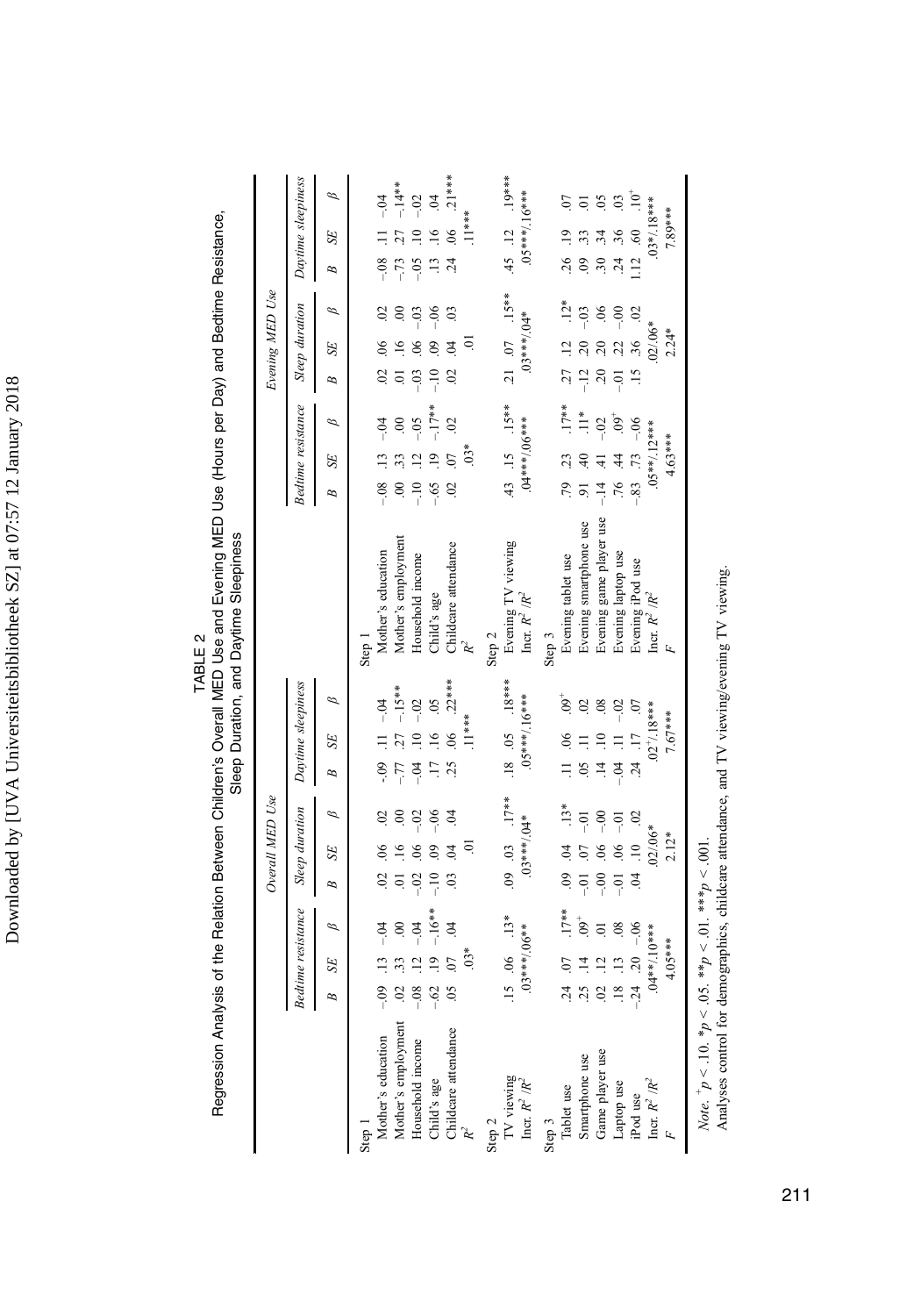Individually, evening tablet use ( $\beta = .17$ ,  $p < .01$ ) and evening smartphone use ( $\beta = .11$ ,  $p < .05$ ) were significantly related to bedtime resistance, indicating that more evening tablet use and more evening smartphone use were related to greater bedtime resistance. For each standard deviation increase in evening tablet use, there was a .17 standard deviation increase in bedtime resistance; for each standard deviation increase in evening smartphone use, there was a .11 standard deviation increase in bedtime resistance. In addition, evening laptop use (β = .09,  $p < .10$ ) was marginally significantly related to greater bedtime resistance. For each standard deviation increase in evening laptop use, there was a .09 standard deviation increase in bedtime resistance. Children's evening game player use and evening iPod use were not significantly related to bedtime resistance.

Second, we found that evening tablet use ( $\beta = 0.12$ ,  $p < 0.05$ ) was significantly related to sleep duration, indicating that more evening tablet use was related to compromised sleep duration. For each standard deviation increase in evening tablet use, there was a .12 standard deviation increase in compromised sleep duration. Children's evening smartphone use, evening game player use, evening laptop use, and evening iPod use were not significantly related to sleep duration.

Third, we found that the block of evening MED use explained a significant 3% of additional variance in daytime sleepiness beyond the block of control variables and the block of evening television viewing. Individually, evening iPod use ( $\beta$  = .10,  $p$  < .10) was marginally significantly related to daytime sleepiness, indicating that more evening iPod use was related to more daytime sleepiness. For each standard deviation increase in evening iPod use, there was a .10 standard deviation increase in daytime sleepiness. Children's evening tablet use, evening smartphone use, evening game player use, and evening laptop use were not significantly related to daytime sleepiness.

Hence, for children's evening tablet use, H2 was supported for bedtime resistance (H2a) and sleep duration (H2b), but not for daytime sleepiness (H2c). For children's evening smartphone use, H2 was supported for bedtime resistance (H2a), but not supported for sleep duration (H2b) or daytime sleepiness (H2c). For children's evening laptop use, H2 was weakly supported for bedtime resistance (H2a), but not supported for sleep duration (H2b) or daytime sleepiness (H2c). For children's evening iPod use, H2 was weakly supported for daytime sleepiness (H2c), but not supported for bedtime resistance (H2a) or sleep duration (H2b). For children's evening game player use, H2 was not supported.

## Children's Reading, Game Playing, and Television Viewing on MEDs and Sleep **Disturbances**

First, we examined whether reading, game playing, and television program viewing via MEDs would predict bedtime resistance (Table 3). We found that reading, game playing, and television viewing on MEDs explained a significant 2% ( $p < .05$ ) of additional variance in bedtime resistance beyond the block of control variables and the block of evening television viewing. However, individually, reading on MEDs, playing games on MEDs, and viewing television programs via MEDs were not significantly related to bedtime resistance.

In the second regression analysis, we found that reading on MEDs, playing games on MEDs, and television viewing on MEDs explained a marginally significant 2% of additional variance in sleep duration beyond the block of control variables and the block of evening television viewing.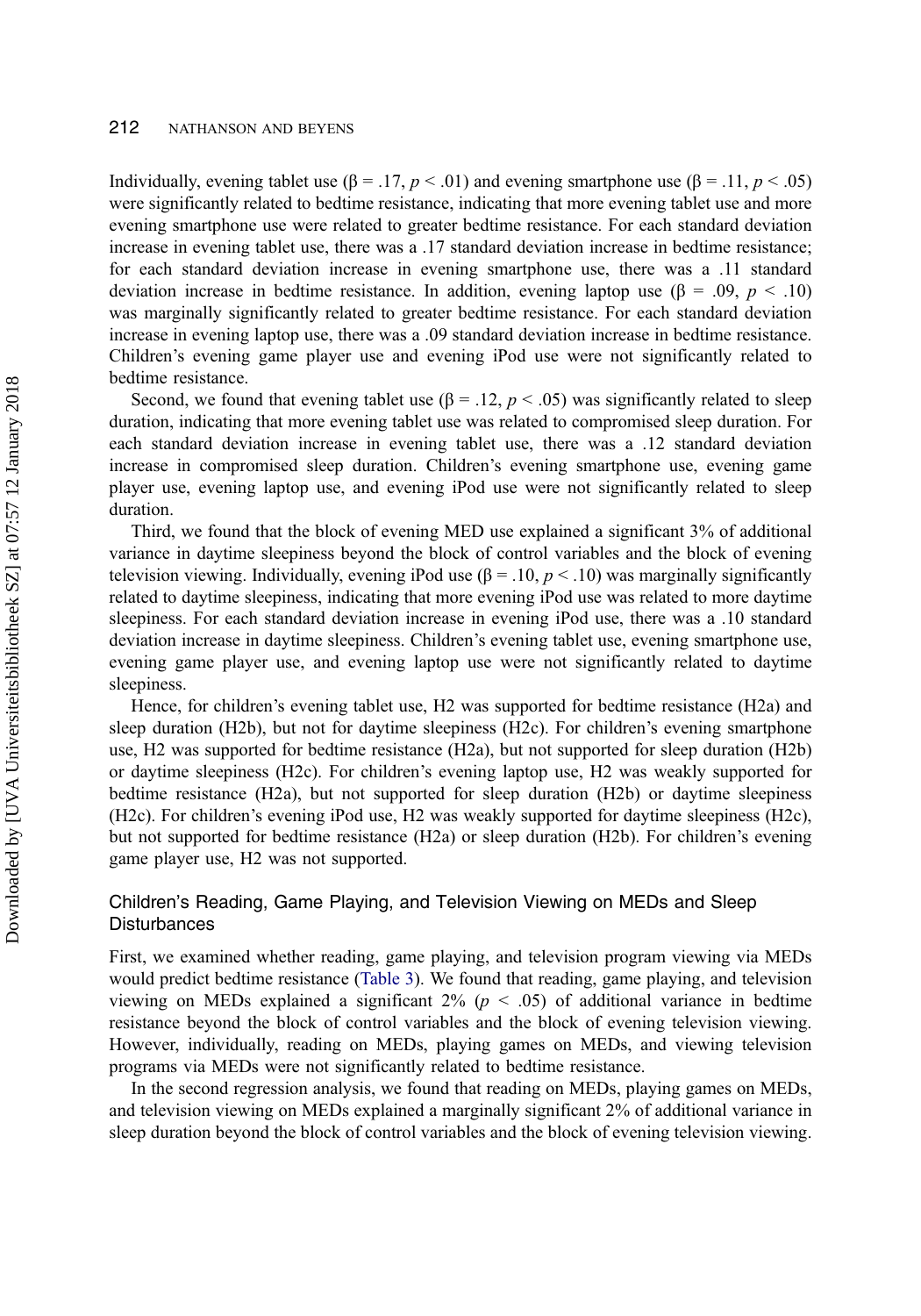TABLE 3 Regression Analysis of the Relation Between Children's Reading on MEDs, Playing Games on MEDs, and Viewing Television Programs on MEDs at Around Bedtime (Days per Week) and Bedtime Resistance, Sleep Duration, and Daytime Sleepiness

|                            | Bedtime resistance |           | Sleep duration  |        |          | Daytime sleepiness |        |          |          |
|----------------------------|--------------------|-----------|-----------------|--------|----------|--------------------|--------|----------|----------|
|                            | B                  | SE        | $\beta$         | B      | SE       | $\beta$            | B      | SE       | $\beta$  |
| Step 1                     |                    |           |                 |        |          |                    |        |          |          |
| Mother's education         | $-.07$             | .13       | $-.03$          | .04    | .06      | .04                | $-.08$ | .11      | $-.04$   |
| Mother's employment        | .06                | .33       | .01             | .03    | .16      | .01                | $-.75$ | .27      | $-.14**$ |
| Household income           | $-.11$             | .12       | $-.05$          | $-.04$ | .06      | $-.04$             | $-.05$ | .10      | $-.03$   |
| Child's age                | $-.52$             | .19       | $-.14**$        | $-.09$ | .09      | $-.05$             | .17    | .15      | .05      |
| Childcare attendance       | .03                | .07       | .02             | .02    | .04      | .03                | .25    | .06      | $.21***$ |
| $R^2$                      |                    | $.03*$    |                 |        | .01      |                    |        | $.11***$ |          |
| Step 2                     |                    |           |                 |        |          |                    |        |          |          |
| Evening TV viewing         | .49                | .14       | $.17**$         | .23    | .07      | $.17**$            | .50    | .12      | $.21***$ |
| Incr. $R^2/R^2$            | $.04***/06***$     |           | $.03***-.04*$   |        |          | $.05***/0.16***$   |        |          |          |
| Step 3                     |                    |           |                 |        |          |                    |        |          |          |
| Reading on MEDs            | .03                | .27       | .01             | $-.18$ | .13      | $-.09$             | .12    | .22      | .03      |
| Playing games on MEDs      | .29                | .29       | .07             | .12    | .14      | $.06*$             | .32    | .24      | .09      |
| Television viewing on MEDs | .42                | .33       | .09             | .27    | .16      | .12                | .14    | .27      | .04      |
| Incr. $R^2/R^2$            | $.02*/.08***$      |           | $.02^{+}/.05**$ |        |          | $.02^{+}$ /.17***  |        |          |          |
| $\overline{F}$             |                    | $4.01***$ |                 |        | $2.51**$ |                    |        | 9.14***  |          |

Note.  $^{\dagger}p$  < .10.  $^{\ast}p$  < .05.  $^{\ast\ast}p$  < .01.  $^{\ast\ast\ast}p$  < .001.

Analyses control for demographics, childcare attendance, and evening TV viewing.

Playing games on MEDs was significantly related to sleep duration ( $\beta = .06$ ,  $p < .05$ ), indicating that more game playing on MEDs at around bedtime was related to compromised sleep duration. For each standard deviation increase in playing games on MEDs, there was a .06 standard deviation increase in compromised sleep duration. Reading on MEDs and television viewing on MEDs were not significantly related to sleep duration.

In the third regression analysis, we found that reading on MEDs, playing games on MEDs, and viewing television programs via MEDs explained a marginally significant 2% of additional variance in daytime sleepiness beyond the block of control variables and the block of evening television viewing. Individually, reading on MEDs, playing games on MEDs, and television viewing on MEDs were not related to daytime sleepiness.

#### **DISCUSSION**

Recently, Christakis ([2014](#page-16-0)) outlined the possible benefits and harms of interactive mobile media, concluding that "there is much work to be done in the laboratory" (p. 400). With research on the educational value of MEDs pending, we explored the implications of children's MED use for another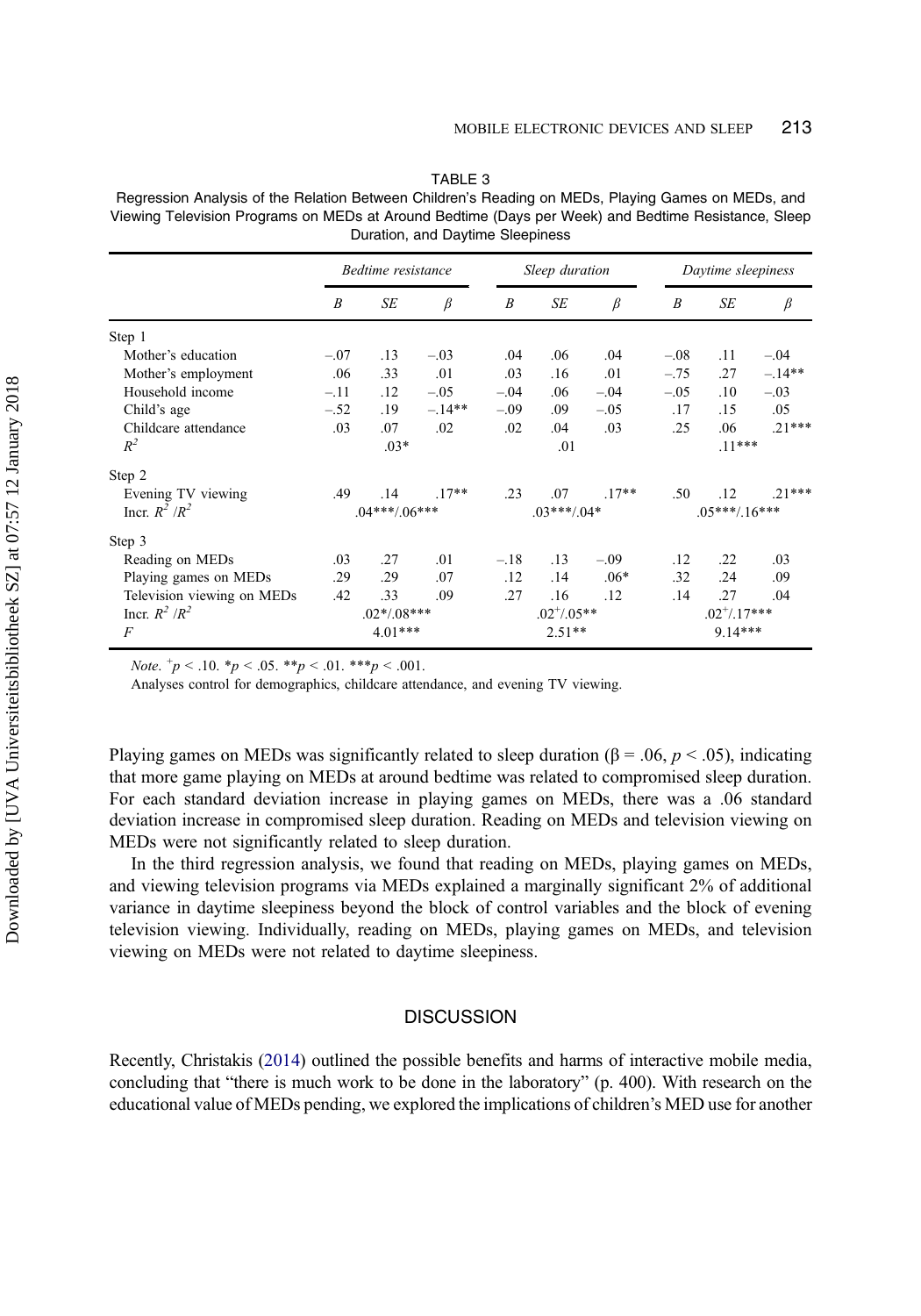important outcome related to children's development: sleep. We found that some types of MED use —both overall and in the evening—were related to sleep disturbances among preschoolers.

Of all of the devices we examined, tablets were the only platform to show consistent relations with children's sleep disturbances. Preschoolers' use of tablet devices alone, above and beyond the influence of television time and our standard control variables, was related to greater bedtime resistance and problems with sleep duration. Future work should consider why tablets, of all MEDs, may be the most potent disruptors of sleep. One possibility is that, compared to most other MEDs, tablets have larger screen sizes, which may attract more viewer attention (McNiven, Krugman, & Tinkham, [2012\)](#page-17-0) and deliver more light. The influence of screen size may also explain why television viewing was more consistently related to sleep outcomes compared to MEDs. Interestingly, some prior work has shown that the sleep quality of adults and adolescents is more disrupted by MEDs compared with televisions (Bartel et al., [2015;](#page-16-0) Figueiro et al., [2013](#page-16-0)). Developmental differences in light sensitivity may help explain some of these discrepancies, since Crowley, Cain, Burns, Acebo, and Carskadon [\(2015](#page-16-0)) found that younger adolescents were more affected by evening light exposure compared with older adolescents. Similarly, Higuchi et al. ([2014\)](#page-17-0) found that children were more vulnerable to evening light compared with adults. However, to our knowledge, no work has extended this inquiry to investigate young children's relative blue light sensitivity. Integrating our findings from those of prior work, we speculate that perhaps preschoolers are at a greater risk of vulnerability to blue light exposure compared with other age groups, with relatively larger screens exacerbating that risk. Future work is needed to address this possibility.

The relations between MED use and sleep disturbances we observed accounted for the influence of television viewing, either overall or in the evening. It was important to control for the influence of traditional viewing of television on a television set in order to observe whether MEDs should be considered independent contributors to children's sleep disturbances. Without these controls, it would be tempting to conclude that our observed relations merely reflected the influence of overall screen time, which is still dominated by television.

In fact, we did observe that television viewing, both overall and during the evening, was significantly related to each indicator of sleep disturbances. In some cases, television exposure was a stronger contributor to sleep disturbances, compared with MEDs. In other cases, their relations with sleep were quite similar. Given that scholars have long been concerned about the disruptions of sleep caused by television viewing (Cespedes et al., [2014\)](#page-16-0), we should now consider MED use a possible contributor to children's sleep disruption as well.

Perhaps it is the combination of exposure to short-wavelength light, held at short range from the face, that contributes to sleep difficulties. However, it is possible that this potential is offset when interacting with MEDs with particularly small screen sizes. Smaller screen sizes are associated with less viewer attention to content (McNiven et al., [2012](#page-17-0)), as they are perceived as relatively less emotionally arousing (Detenber & Reeves, [1996;](#page-16-0) Ivory & Magee, [2009](#page-17-0); Kim & Sundar, [2013\)](#page-17-0). As noted above, this may be why tablets, with their relatively large screens, were more consistently related to sleep disturbances compared with other MEDs. Experimental work would be helpful to untangle the relative impact of proximity to blue light and screen size on sleep disturbances.

In addition, it could be that sleep is disrupted because preschoolers engage in arousing forms of play when using MEDs. For example, game playing on MEDs was significantly associated with preschoolers' sleep disturbances, but calmer activities, such as reading and watching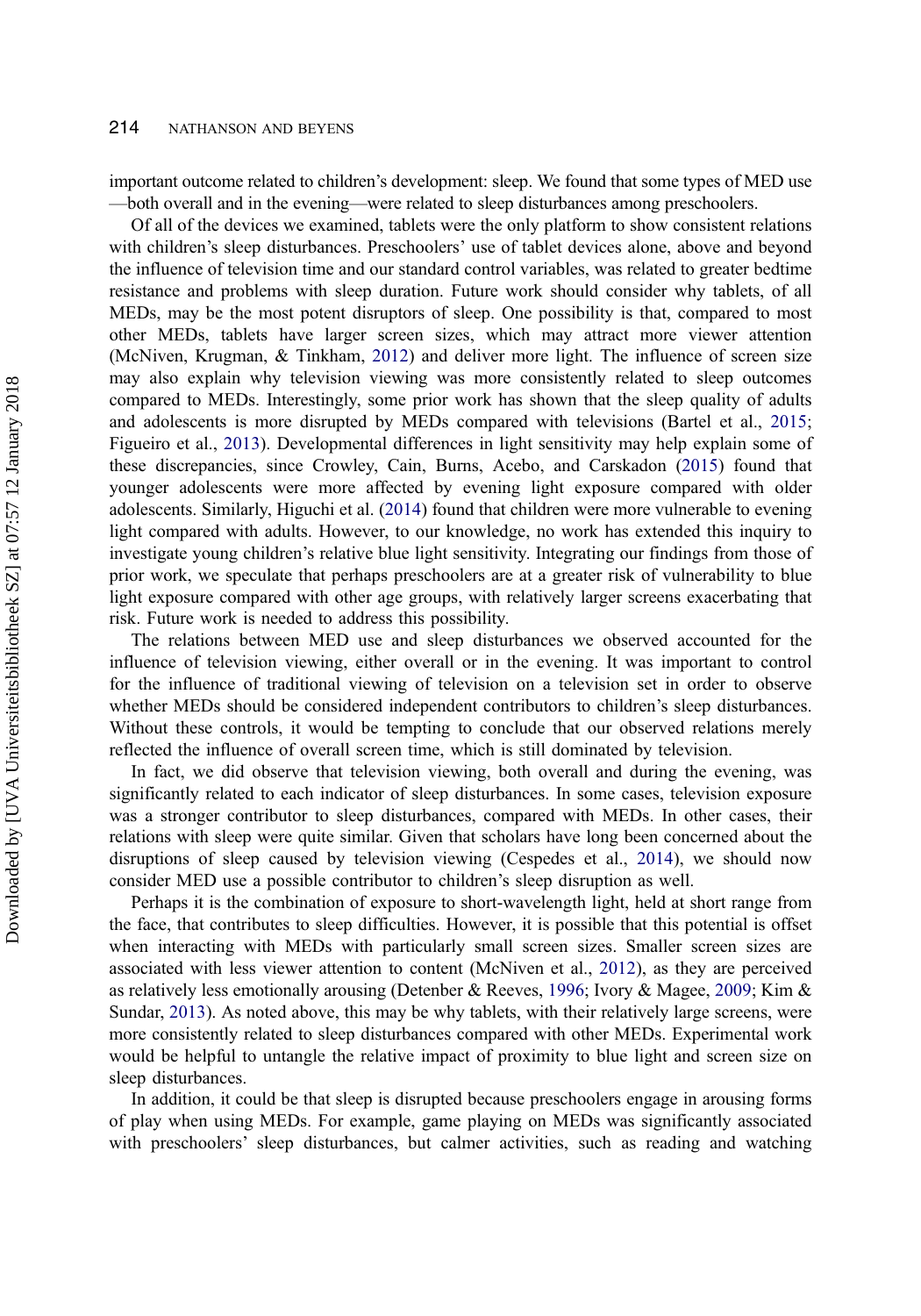television on MEDs, were not. In their review of the literature researching the links between screen time and sleep quality, Hale and Guan ([2015\)](#page-17-0) found that more interactive forms of screen time, such as video-game playing and computer use, were more consistently related to compromised sleep compared with more passive television viewing. Nevertheless, the majority of studies examining television viewing and sleep disturbances among children still found that exposure was detrimental to sleep.

At the same time, we acknowledge that using any type of screen can consume a significant amount of time that can displace sleep (Hale  $\&$  Guan, [2015\)](#page-17-0). Any type of activity can displace sleep time. However, screen time may pose a unique risk for sleep hygiene. Children and adults are susceptible to attentional inertia in which time spent looking at television is related to an increased probability of continuing to look at the television (Anderson, Choi, & Lorch, 1987). To our knowledge, attentional inertia has not been studied with MEDs, yet there is no reason to suspect the same phenomenon would not apply. Regardless, it is sensible to suggest that increased time with MEDs, especially at around bedtime, directly reduces time available for sleep.

Of our three indicators of sleep disturbances, MED use was most strongly related to preschoolers' bedtime resistance. It is understandable that preschoolers who play with MEDs find them enticing and do not wish to stop play in order to prepare for sleep. This problem may be exacerbated when preschoolers play with these devices close to bedtime. Also, children who use MEDs around bedtime might fall asleep in another room or in another bed, for example, when using MEDs in a sibling's bedroom. As a result, the mobility of MEDs may increase struggles at bedtime.

The relations we observed appear relatively small in size. And yet, they were larger than the relations between sleep and other predictors in our models, such as household income, maternal education, and so on. This suggests that, compared with other factors, MED use is an important contributor to children's sleep. Moreover, as MED use becomes further ingrained in family rituals and children's exposure increases, the strength of these associations could grow. Also, as children mature, these relations could strengthen because children's ownership and use of MEDs increases (Lauricella, Cingel, Blackwell, Wartella, & Conway, [2014](#page-17-0)). By the time they reach adolescence, young people also use MEDs for a wider range of activities. For instance, adolescents are frequent users of smartphones for texting, tablets for social network use, and online communication (Lauricella et al., [2014](#page-17-0); Lenhart, [2012](#page-17-0)). Further, studies have shown that large proportions of adolescents use (smart)phones after lights out (National Sleep Foundation, [2014;](#page-17-0) Oshima et al., [2012;](#page-18-0) Van den Bulck, [2007](#page-18-0)). Research is needed that addresses the cumulative effects of MEDs over time.

It is also possible that sleep disturbances influence children's MED use. Children who resist bedtime, have trouble sleeping through the night, and are drowsy during the day may be challenging to satisfy. Sleep-deprived children may become easily agitated or difficult more generally, leading parents to provide them with MEDs as pacifiers. Parents often observe that their children become quiet and calm when placed in front of media (Rideout & Hamel, [2006\)](#page-18-0). Given that MEDs are widely conceived as educational and beneficial to children (Common Sense Media, [2013\)](#page-16-0), parents might be especially drawn to them as means of occupying challenging children.

Also, parents may turn to MEDs as a sleep aid for their children. While using MEDs to help children transition to bedtime may be effective in the short run, it may also make them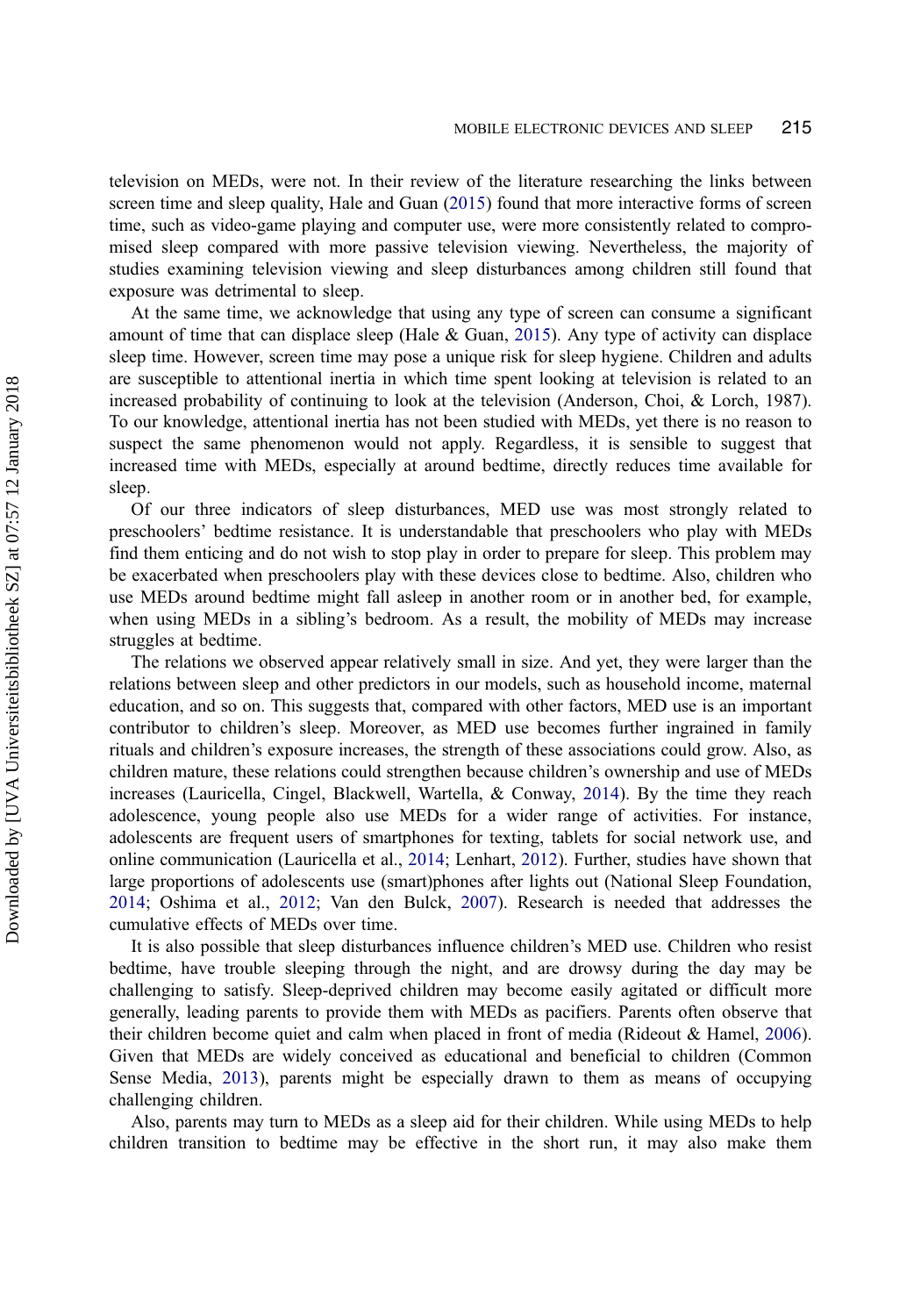accustomed and even addicted to the use of MEDs as a sleep aid. In fact, using MEDs as a sleep aid may produce undesired effects, as it could increase bedtime resistance and decrease children's sleep quality. A vicious circle might develop, in which the use of MEDs as a sleep aid leads to sleep disturbances, which, in turn, may encourage parents to use MEDs. Like the relation between television use, computer use, and sleep (Magee et al., [2014\)](#page-17-0), the relation between children's MED use and sleep disturbances could thus be bidirectional. Because our study was cross-sectional and correlational, we cannot determine whether MED use causes sleep troubles or whether sleep deprivation leads to more MED use.

Our findings suggest that parents may wish to reconsider their children's use of MEDs and possibly limit exposure. Time with MEDs not only increases children's overall screen time, but MED use may be problematic for children's sleep. Sleep is critical to development, as children who are sleep-deprived perform relatively worse on cognitive and academic tests (Bub, Buckhalt, & El-Sheikh, [2011\)](#page-16-0), exhibit less adaptive social behaviors (Simola, Liukkonen, Pitkaranta, Pirinen, & Aronen, [2014](#page-18-0)), and experience worse health outcomes (Snell, Adam, & Duncan, [2007\)](#page-18-0). Prior work has found that media use indirectly affects children's outcomes by disrupting sleep (Nathanson & Fries, [2014;](#page-17-0) Nuutinen et al., [2014](#page-18-0)). Likewise, MEDs could have an indirect effect on cognitive, academic, social, and health behaviors via sleep behaviors.

There are several limitations of this study. First, although we gathered a national sample of mothers, these participants still constitute a convenience sample of mothers who have consented to regularly complete online surveys for compensation. Second, our data are based on mothers' reports of their children rather than on observations. Given that MED use takes many different forms and is likely spread throughout the day, sometimes in small increments, it may be difficult for parents to accurately report the amount of time their children spend with these devices. Moreover, parent reports of children's behaviors (both regarding media use and sleep) can be biased and represent an inferior method (Hale & Guan, 2014), especially compared to other methods like time diaries. This issue may be amplified given that there may have been some variety in how parents interpreted our questions. For example, our measures of preschoolers' MED activities asked parents to report on behaviors "at around the child's bedtime." Some parents may have interpreted this to mean the hour or so preceding lights out, while others could have interpreted this to mean the point at which parents say goodnight to the child and leave the room. Because measurement error would attenuate true relations (Hutcheon, Chiolero, & Hanley, [2010\)](#page-17-0), we should expect to observe stronger relations between MED use and sleep when better measurement is employed. Third, our study did not measure any of the mechanisms we proposed to underlie the relations between MED use and sleep disturbances. Fourth, because of our methodology, we were unable to determine whether the relation between MED use and sleep is causal. And, if we cannot be certain about causal direction, then the interpretation of these relations is inherently ambiguous. As both Hale and Guan ([2015\)](#page-17-0) and Cain and Gradisar [\(2010](#page-16-0)) discovered in their reviews of the literature on this topic, this is a common problem. They noted that experimental work, in which children are randomly assigned to either an exposure or a noexposure intervention group, is necessary to ascertain whether reducing or eliminating evening MED time can improve preschoolers' sleep. Finally, the magnitude of the effects we observed was relatively small and based on multiple analyses, thus increasing the likelihood of Type 1 error. Future work is needed to discover whether these results can be replicated.

Our study found that MED use, especially tablet use, was related to indicators of sleep disturbances among preschoolers. These relations held independently of the contributions to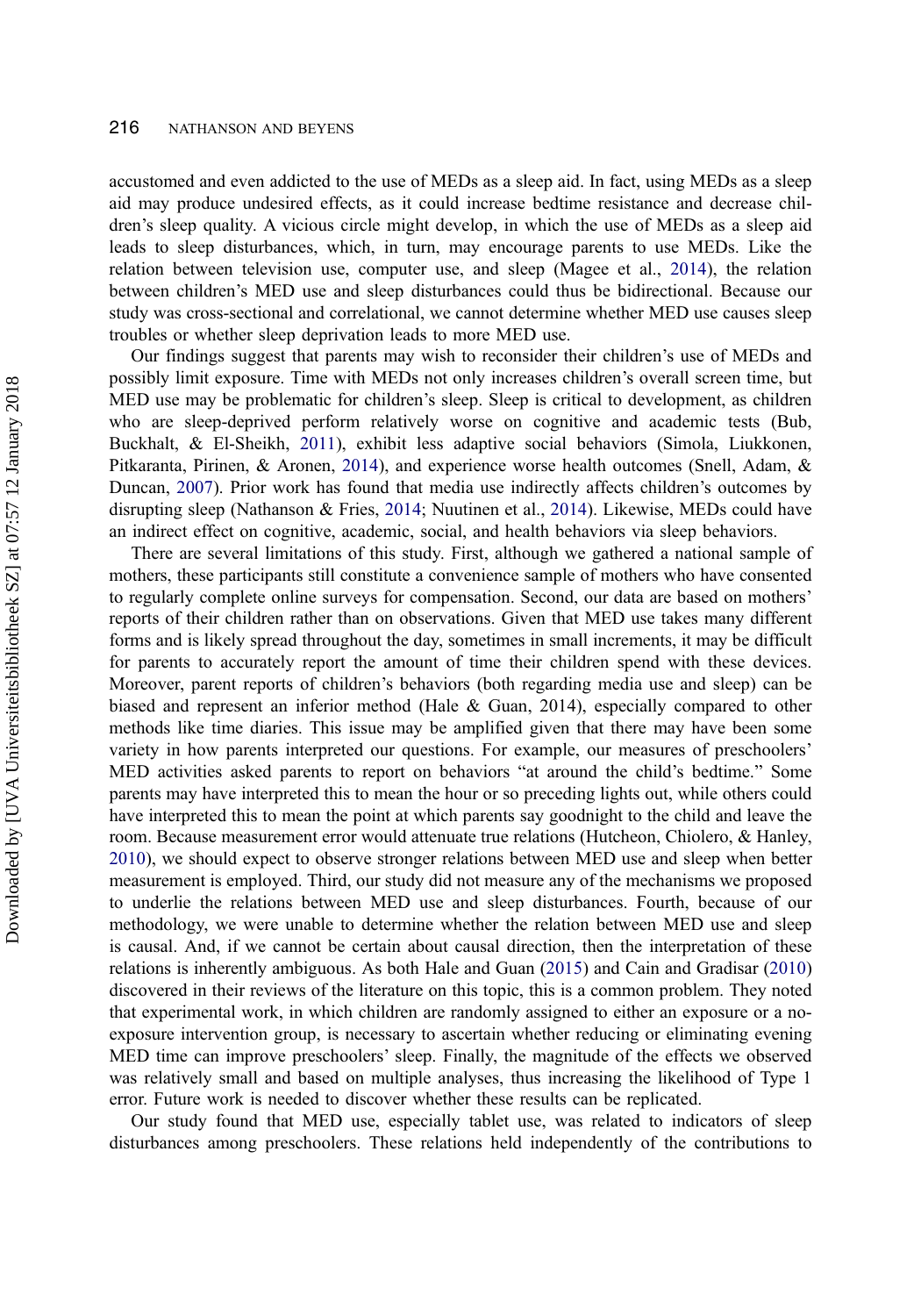<span id="page-16-0"></span>sleep disturbances made by traditional television viewing. If scholars are concerned about how television viewing affects children's sleep, then they should consider the implications of MED use on children's sleep as well. Unlike some other risk factors for poor sleep, MED use can be modified and might therefore serve as a pathway for improving children's sleep quality. We encourage future research to continue this line of work to gain a fuller understanding of how MEDs affect young children's development.

## **REFERENCES**

- Anderson, D. R., Choi, H. P., & Lorch, E. P. (1987). Attentional inertia reduces distractibility during young children's TV viewing. Child Development, 58, 798–806.
- Arora, T., Broglia, E., Thomas, G. N., & Taheri, S. (2014). Associations between specific technologies and adolescent sleep quantity, sleep quality, and parasomnias. Sleep Medicine, 15, 240–247. doi:[10.1016/j.sleep.2013.08.799](http://dx.doi.org/10.1016/j.sleep.2013.08.799)
- Bartel, K. A., Gradisar, M., & Williamson, P. (2015). Protective and risk factors for adolescent sleep: A meta-analytic review. Sleep Medicine Reviews, 21, 72–85.
- Bub, K. L., Buckhalt, J. A., & El-Sheikh, M. (2011). Children's sleep and cognitive performance: A cross-domain analysis of change over time. Developmental Psychology, 47, 1504–1514. doi[:10.1037/a0025535](http://dx.doi.org/10.1037/a0025535)
- Bureau of Labor Statistics. (2015. April 23). Employment characteristics of families 2014. (Press release No. USDL -15- 0689). Retrieved from [http://www.bls.gov/news.release/pdf/famee.pdf.](http://www.bls.gov/news.release/pdf/famee.pdf)
- Cain, N., & Gradisar, M. (2010). Electronic media use and sleep in school-aged children and adolescents: A review. Sleep Medicine, 11, 735–742. doi[:10.1016/j.smrv.2014.07.007](http://dx.doi.org/10.1016/j.smrv.2014.07.007)
- Calamaro, C. J., Mason, T. B. A., & Ratcliffe, S. J. (2009). Adolescents living the 24/7 lifestyle: Effects of caffeine and technology on sleep duration and daytime functioning. Pediatrics, 123, e1005–e1010. doi:[10.1542/peds.2008-3641](http://dx.doi.org/10.1542/peds.2008-3641)
- Cespedes, E. M., Gillman, M. W., Kleinman, K., Rifas-Shiman, S. L, Redline, S., & Taveras, E. M. (2014). Television viewing, bedroom television, and sleep duration from infancy to mid-childhood. Pediatrics, 133, e1163–e1171. doi:[10.1542/peds.2013-3998](http://dx.doi.org/10.1542/peds.2013-3998)
- Chellappa, S. L., Steiner, R., Oelhafen, P., Lang, D., Gotz, T., Krebs, J., & Cajochen, C. (2013). Acute exposure to evening blue-enriched light impacts on human sleep. Journal of Sleep Research, 22, 573–580. doi[:10.1111/jsr.12050](http://dx.doi.org/10.1111/jsr.12050)
- Christakis, D. A. (2014). Interactive media use at younger than the age of 2 years: Time to rethink the American Academy of Pediatrics Guideline? JAMA Pediatrics, 168, 399–400.
- Common Sense Media. (2013). Zero to eight: Children's media use in America 2013. New York, NY: Common Sense Media.
- Couse, L. J., & Chen, D. W. (2010). A tablet computer for young children? Exploring its viability for early childhood education. Journal of Research on Technology in Education, 43, 75–96.
- Crowley, S. J., Cain, S. W., Burns, A. C., Acebo, C., & Carskadon, M. A. (2015). Increased sensitivity of the circadian system to light in early/mid-puberty. Journal of Clinical Endocrinology & Metabolism, 100, 4067–4073.
- Detenber, B. H., & Reeves, B. (1996). A bio-informational theory of emotion: Motion and image size effects on viewers. Journal of Communication, 46(3), 66–84.
- Dobrow, J. (2014, January 21). Toddlers and tablets. Huffington Post. Retrieved from [http://www.huffingtonpost.com/](http://www.huffingtonpost.com/julie-dobrow/toddlers-ipads_b_4620630.html) [julie-dobrow/toddlers-ipads\\_b\\_4620630.html](http://www.huffingtonpost.com/julie-dobrow/toddlers-ipads_b_4620630.html).
- Dundar, H., & Akcayir, M. (2012). Tablet vs. paper: The effect on learners' reading performance. International Electronic Journal of Elementary Education, 4, 441–450.
- Figueiro, M. G., Wood, B., Plitnick, B., & Rea, M. S. (2013). The impact of watching television on evening melatonin levels. Journal of the Society for Information Display, 21, 417–421.
- Fossum, I. N., Nordnes, L. T., Storemark, S. S., Bjorvatn, B., & Pallesen, S. (2014). The association between use of electronic media in bed before going to sleep and insomnia symptoms, daytime sleepiness, morningness, and chronotype. Behavioral Sleep Medicine, 12, 343–357. doi[:10.1080/15402002.2013.819468](http://dx.doi.org/10.1080/15402002.2013.819468)
- Garmy, P., Nyberg, P., & Jakobsson, U. (2012). Sleep and television and computer habits of Swedish school-age children. Journal of School Nursing, 28, 469–476. doi[:10.1177/1059840512444133](http://dx.doi.org/10.1177/1059840512444133)
- Garrison, M. M., Liekweg, K., & Christakis, D. A. (2011). Media use and child sleep: The impact of content, timing, and environment. Pediatrics, 128, 29–35. doi[:10.1542/peds.2010-3304](http://dx.doi.org/10.1542/peds.2010-3304).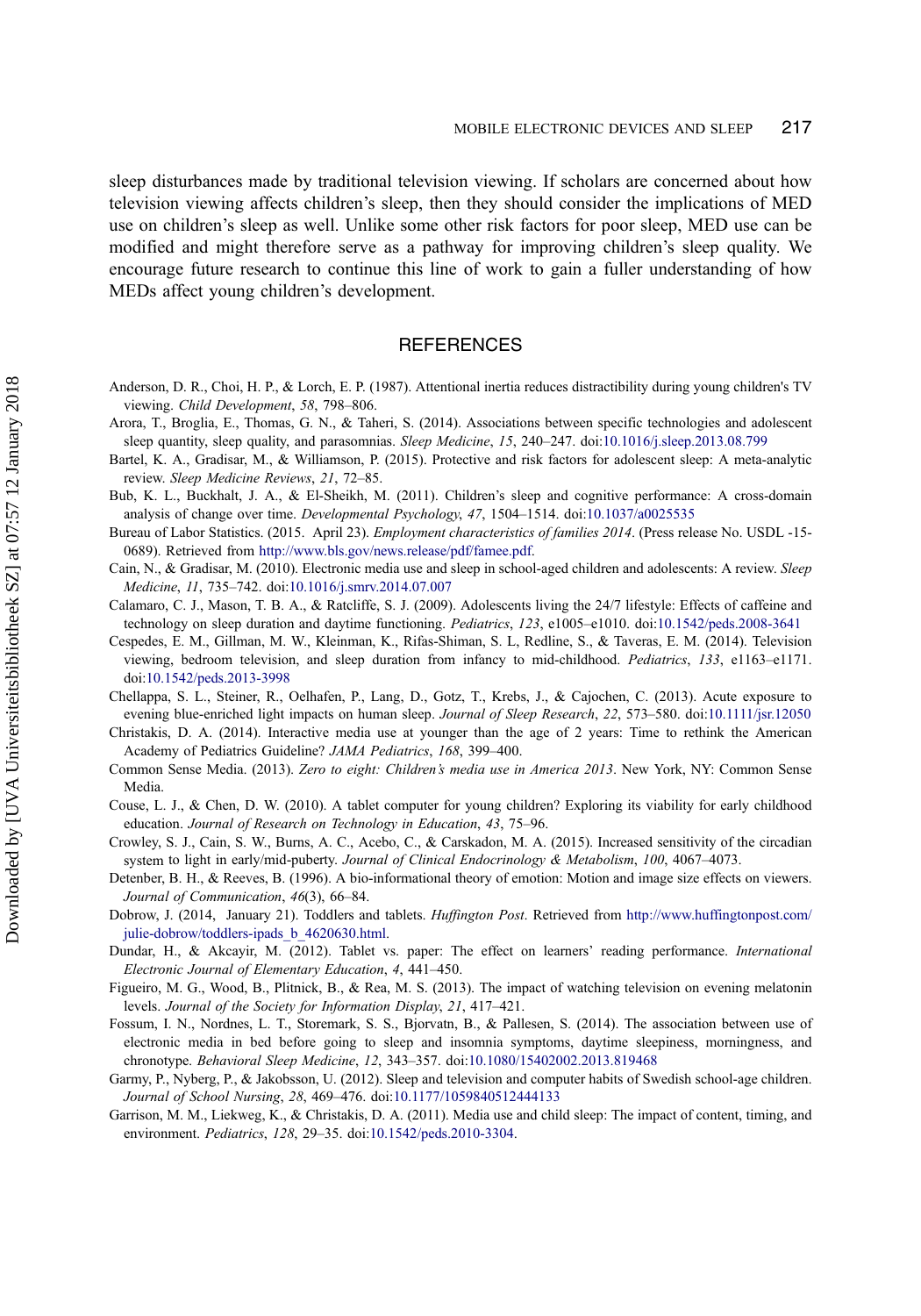- <span id="page-17-0"></span>Hale, L., & Guan, S. (2015). Screen time and sleep among school-aged children and adolescents: A systematic literature review. Sleep Medicine Reviews, 21, 50–58. doi: [10.1016/j.smrv.2014.07.007](http://dx.doi.org/10.1016/j.smrv.2014.07.007)
- Hebert, M., Martin, S. K., & Eastman, C. I. (1999). Nocturnal melatonin secretion is not suppressed by light exposure behind the knee in humans. Neuroscience Letters, 274, 127–130. doi[:10.1016/S0304-3940\(99\)00685-0](http://dx.doi.org/10.1016/S0304-3940(99)00685-0)
- Higuchi, S., Motohashi, Y., Liu, Y., & Maeda, A. (2005). Effects of playing a computer game using a bright display on presleep physiological variables, sleep latency, slow wave sleep, and REM sleep. Journal of Sleep Research, 14, 267– 273. doi:[10.1111/j.1365-2869.2005.00463.x](http://dx.doi.org/10.1111/j.1365-2869.2005.00463.x)
- Higuchi, S., Nagafuchi, Y., Lee, S., & Harada, T. (2014). Influence of light at night on melatonin suppression in children. Journal of Clinical Endocrinology & Metabolism, 99, 3298–3303. doi:[10.1210/jc.2014-1629](http://dx.doi.org/10.1210/jc.2014-1629)
- Hutcheon, J. A., Chiolero, A., & Hanley, J. A. (2010). Random measurement error and regression dilution bias. British Medical Journal, 340, c2289. doi:http://dx.doi.org/10.1136/bmj.c2289
- Ivory, J. D., & Magee, R. G. (2009). You can't take it with you? Effects of handheld portable media consoles on physiological and psychological responses to video games and movie content. Cyberpsychology & Behavior, 12, 291–297. doi[:10.1089/cpb.2008.0279](http://dx.doi.org/10.1089/cpb.2008.0279)
- Kim, K. J., & Sundar, S. S. (2013). Can interface features affect aggression resulting from violent video game play? An examination of realistic controller and large screen size. Cyberpsychology Behavior and Social Networking, 16, 329–334. doi[:10.1089/cyber.2012.0500](http://dx.doi.org/10.1089/cyber.2012.0500)
- Kirkorian, H. L., & Pempek, T. A. (2013). Toddlers and touch screens: Potential for early learning? Zero to Three, 33, 32–37.
- Krcmar, M., & Cingel, D. P. (2014). Parent-child joint reading in traditional and electronic formats. Media Psychology, 17, 262–281. doi[:10.1080/15213269.2013.840243](http://dx.doi.org/10.1080/15213269.2013.840243)
- Kubiszewski, V., Fontaine, R., Rusch, E., & Hazouard, E. (2014). Association between electronic media use and sleep habits: An eight-day follow-up study. International Journal of Adolescence and Youth, 19, 395-407. doi[:10.1080/](http://dx.doi.org/10.1080/02673843.2012.751039) [02673843.2012.751039](http://dx.doi.org/10.1080/02673843.2012.751039)
- Lauricella, A. R., Cingel, D. P., Blackwell, C., Wartella, E., & Conway, A. (2014). The mobile generation: Youth and adolescent ownership and use of new media. Communication Research Reports, 31, 357–364. doi[:10.1080/](http://dx.doi.org/10.1080/08824096.2014.963221) [08824096.2014.963221](http://dx.doi.org/10.1080/08824096.2014.963221)
- Lauricella, A. R., Wartella, E., & Rideout, V. J. (2015). Young children's screen time: The complex role of parent and child factors. Journal of Applied Developmental Psychology, 36, 11–17.
- LeBourgeois, M. K., Carskadon, M. A., Akacem, L. D., Simpkin, C. T., Wright, K. P., Achermann, P., & Jenni, O. G. (2013). Circadian phase and its relationship to nighttime sleep in toddlers. Journal of Biological Rhythms, 28, 322– 331. doi:[10.1177/0748730413506543](http://dx.doi.org/10.1177/0748730413506543)
- Lenhart, A. (2012). Teens, smartphones & texting. Washington, DC: Pew Internet & American Life Project.
- Magee, C. A., Lee, J. K., & Vella, S. A. (2014). Bidirectional relationships between sleep duration and screen time in early childhood. JAMA Pediatrics, 168, 465-470.
- Marinelli, M., Sunyer, J., Alvarez-Pedrerol, M., Iniguez, C., Torrent, M., Vioque, J., . . . Julvez, J . (2014). Hours of television viewing and sleep duration in children: A multicenter birth cohort study. JAMA Pediatrics, 168, 5, 458-464. doi[:10.1001/jamapediatrics.2013.3861](http://dx.doi.org/10.1001/jamapediatrics.2013.3861)
- Masataka, N. (2014). Development of reading ability is facilitated by intensive exposure to a digital children's picture book. Frontiers in Psychology, 5, 396. doi:[10.3389/fpsyg.2014.00396](http://dx.doi.org/10.3389/fpsyg.2014.00396)
- McIntyre, I. M., Norman, T. R., Burrows, G. D., & Armstrong, S. M. (1989). Human melatonin suppression by light is intensity dependent. Journal of Pineal Research, 6, 149–156.
- McNiven, M. D., Krugman, D., & Tinkham, S. F. (2012). The big picture for large-screen television viewing for both programming and advertising: Audiences are more attentive, more absorbed, and less critical. Journal of Advertising Research, 52, 421–432. doi:[10.2501/JAR-52-4-421-432](http://dx.doi.org/10.2501/JAR-52-4-421-432)
- Munezawa, T., Kaneita, Y., Osaki, Y., Kanda, H., Minowa, M., Suzuki, K., . . . Ohida, T. (2011). The association between use of mobile phones after lights out and sleep disturbances among Japanese adolescents: A nationwide cross-sectional survey. Sleep, 34, 1013–1020. doi:[10.5665/SLEEP.1152](http://dx.doi.org/10.5665/SLEEP.1152)
- Nathanson, A. I., & Fries, P. T. (2014). Television exposure, sleep time, and neuropsychological function among preschoolers. Media Psychology, 17, 237–261. doi:[10.1080/15213269.2014.915197](http://dx.doi.org/10.1080/15213269.2014.915197)
- National Sleep Foundation. (2014). 2014 Sleep in America poll: Sleep in the modern family. Washington, DC: National Sleep Foundation.